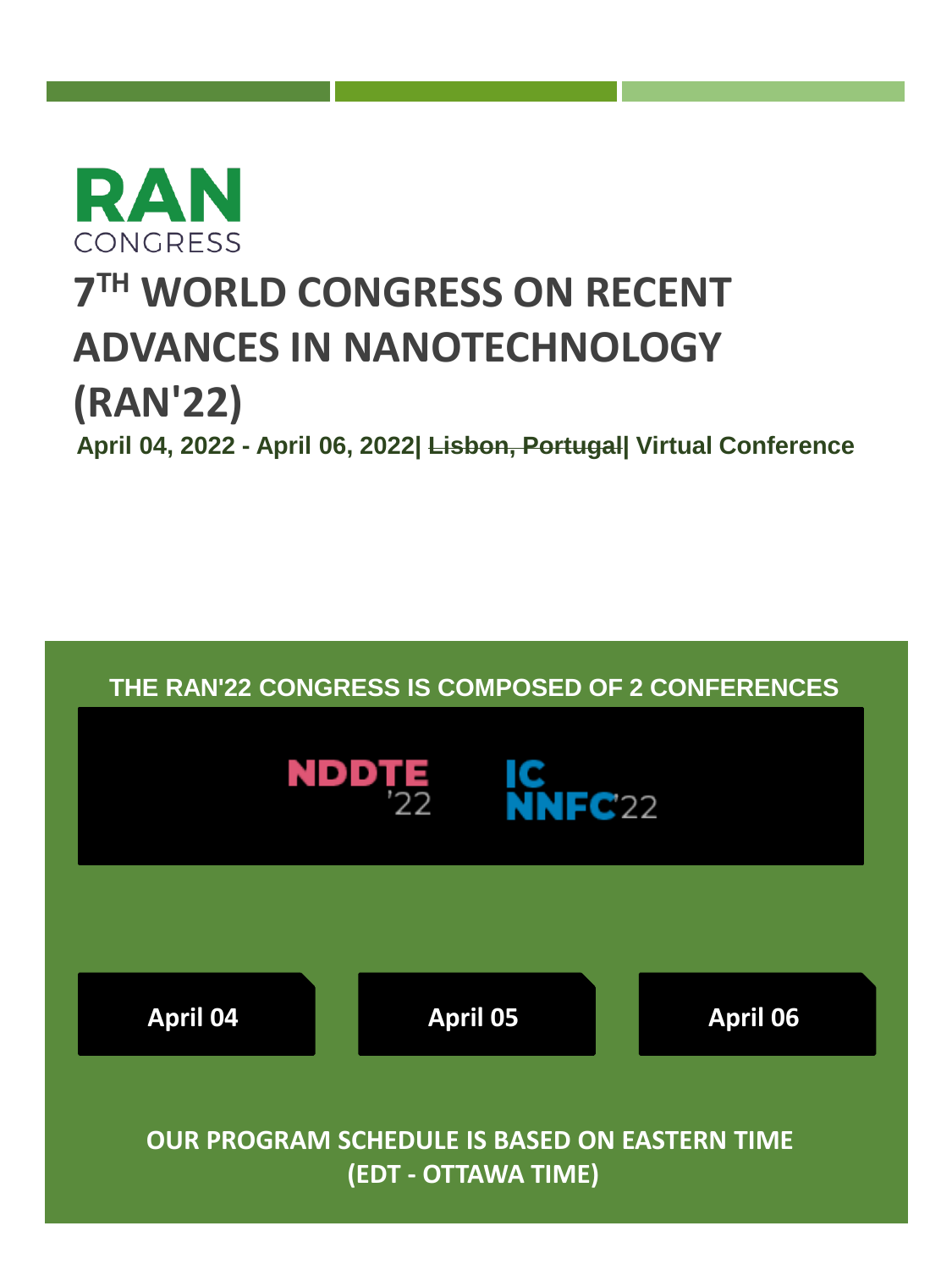<span id="page-1-0"></span>**10:00 AM – 12:00 PM Registrations**

# **RAN'22 Scientific Committee Chairs**



#### **Dr. Wolfgang Ensinger**

Technische Universität Darmstadt, Germany **Congress Chair [View Profile](https://lisbon2021.rancongress.com/chairs#Chair)** 



#### **Dr. Josef Jampilek**

Comenius University, Slovakia **Congress Co-Chair [View Profile](https://www.rcptm.com/about/personnel/josef-jampilek/#about)** 

# **RAN'22 Local Co-Chairs**



**Dr. João Manuel Cunha Rodrigues** University of Madeira, Portugal **Congress Local Co-Chair [View Profile](https://www.uma.pt/directorio/joao-manuel-cunha-rodrigues/)** 



#### **Dr. Manuel Bañobre-López**

International Iberian Nanotechnology Laboratory, Portugal **Congress Local Co-Chair [View Profile](https://inl.int/inl-people/manuel-banobre-lopez/)** 



**Dr. Sofia Lima** University of Porto, Portugal **Congress Local Co-Chair [View Profile](https://laqv.requimte.pt/people/607-sofia_antunes_costa_lima)**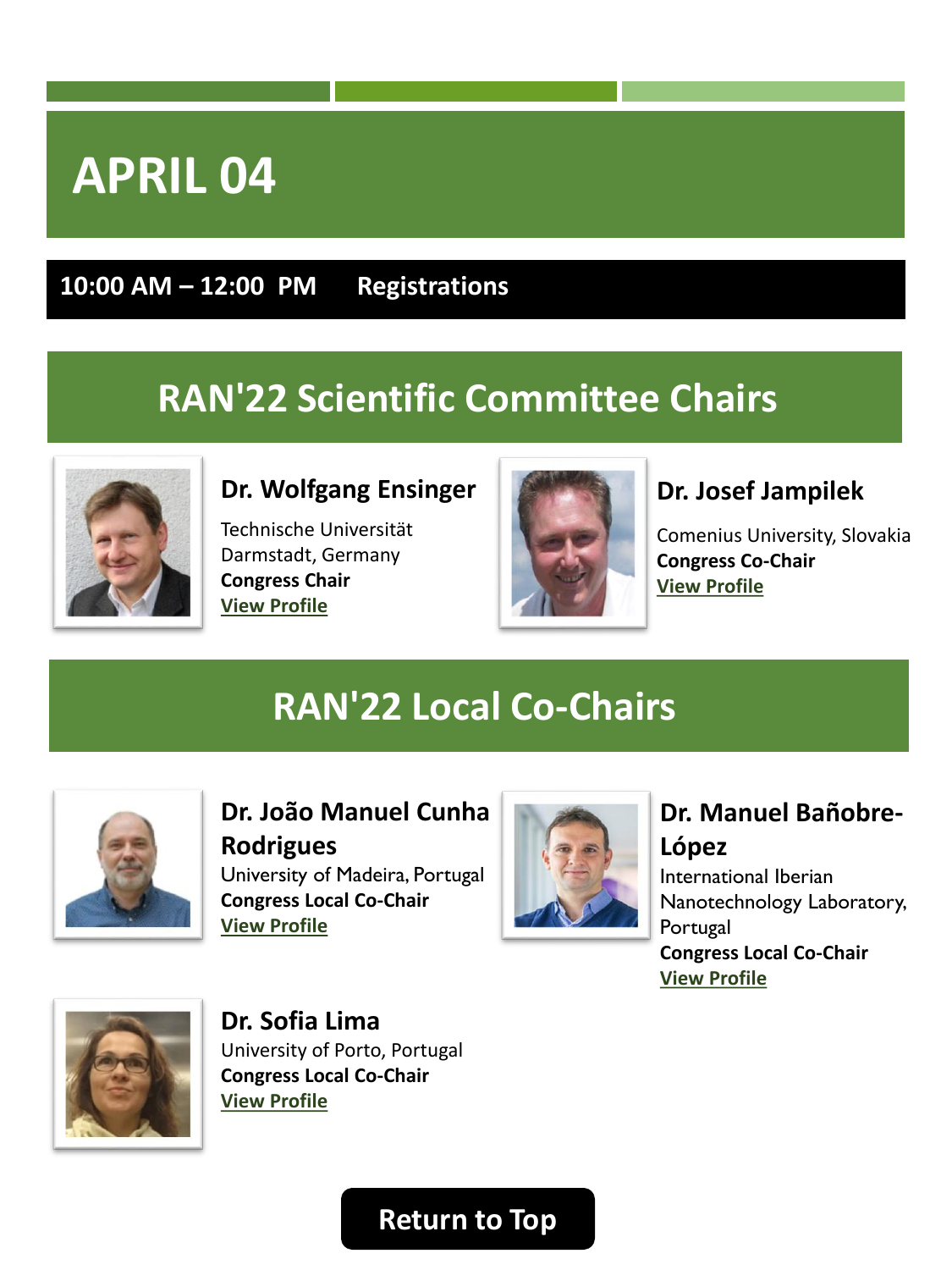<span id="page-2-0"></span>

| 7:00 AM - 9:00 AM     | <b>Registrations</b>                                                                                                                                                                     |
|-----------------------|------------------------------------------------------------------------------------------------------------------------------------------------------------------------------------------|
| $8:00$ AM - $8:15$ AM | <b>Official Opening</b>                                                                                                                                                                  |
|                       | Dr. Wolfgang Ensinger, Technische Universität<br><b>Darmstadt, Germany</b>                                                                                                               |
| 8:15 AM - 9:00 AM     | <b>NDDTE'22 KEYNOTE LECTURE</b>                                                                                                                                                          |
|                       | <b>Advances in Nucleic Acid Medicine Delivery to</b><br>the Brain<br>Dr. Moein Moghimi, Newcastle University, UK                                                                         |
| $9:00$ AM - 09:45 AM  | <b>ICNNFC'22 KEYNOTE LECTURE</b>                                                                                                                                                         |
|                       | <b>Heteroatom-Doped Carbon Quantum Dots as</b><br><b>Electrocatalysts for the Oxygen Reduction</b><br><b>Reaction</b><br>Dr. Philippe Knauth, Aix Marseille Université,<br><b>France</b> |
| 09:45 AM - 09:55 AM   | <b>Break</b>                                                                                                                                                                             |
| 9:55 AM - 10:45 AM    | <b>SESSION</b><br><b>NANOTECHNOLOGY AND DRUG DELIVERY I</b>                                                                                                                              |
| 10:45 AM - 12:15 PM   | <b>SESSION</b><br><b>Nanomaterials Applications</b>                                                                                                                                      |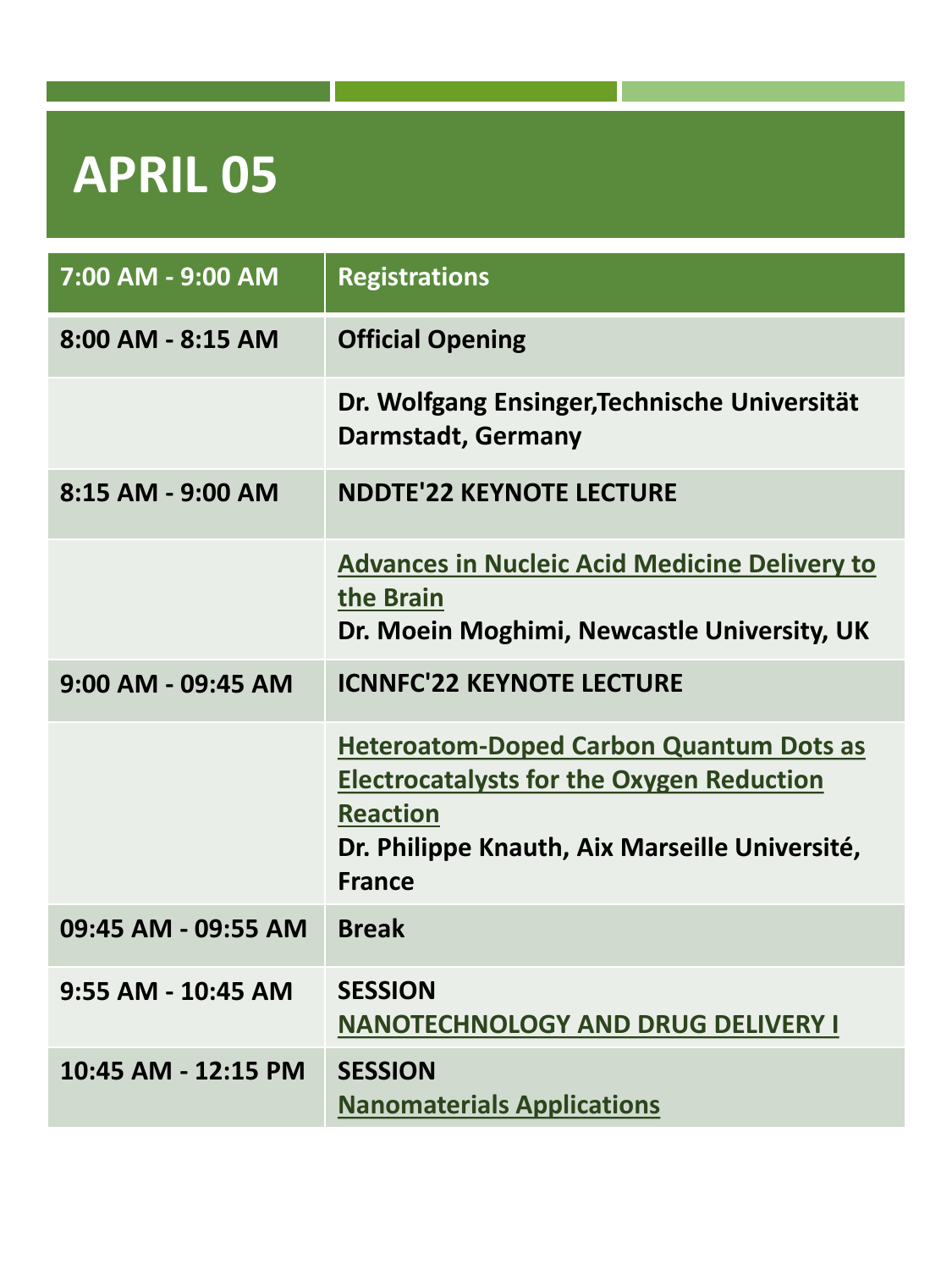| 12:15 PM - 12:45 PM | <b>Lunch Break</b>                                                                                                                                              |
|---------------------|-----------------------------------------------------------------------------------------------------------------------------------------------------------------|
| 12:25 PM - 12:45 PM | <b>ICNNFC'22 KEYNOTE LECTURE</b>                                                                                                                                |
| 12:45 PM - 1:30 PM  | The Role of the Biomolecule Corona in<br><b>Determining Biocompatibility of Nanoscale</b><br><b>Materials</b><br>Dr. Iseult Lynch, University of Birmingham, UK |
| 1:30 PM - 2:00 PM   | <b>SESSION</b><br><b>DETECTING AND MONITORING OF</b><br><b>NANOMATERIALS I</b>                                                                                  |
| 2:00 PM - 2:40 PM   | <b>SESSION</b><br><b>NANOTECHNOLOGY: MODELING AND</b><br><b>SIMULATION</b>                                                                                      |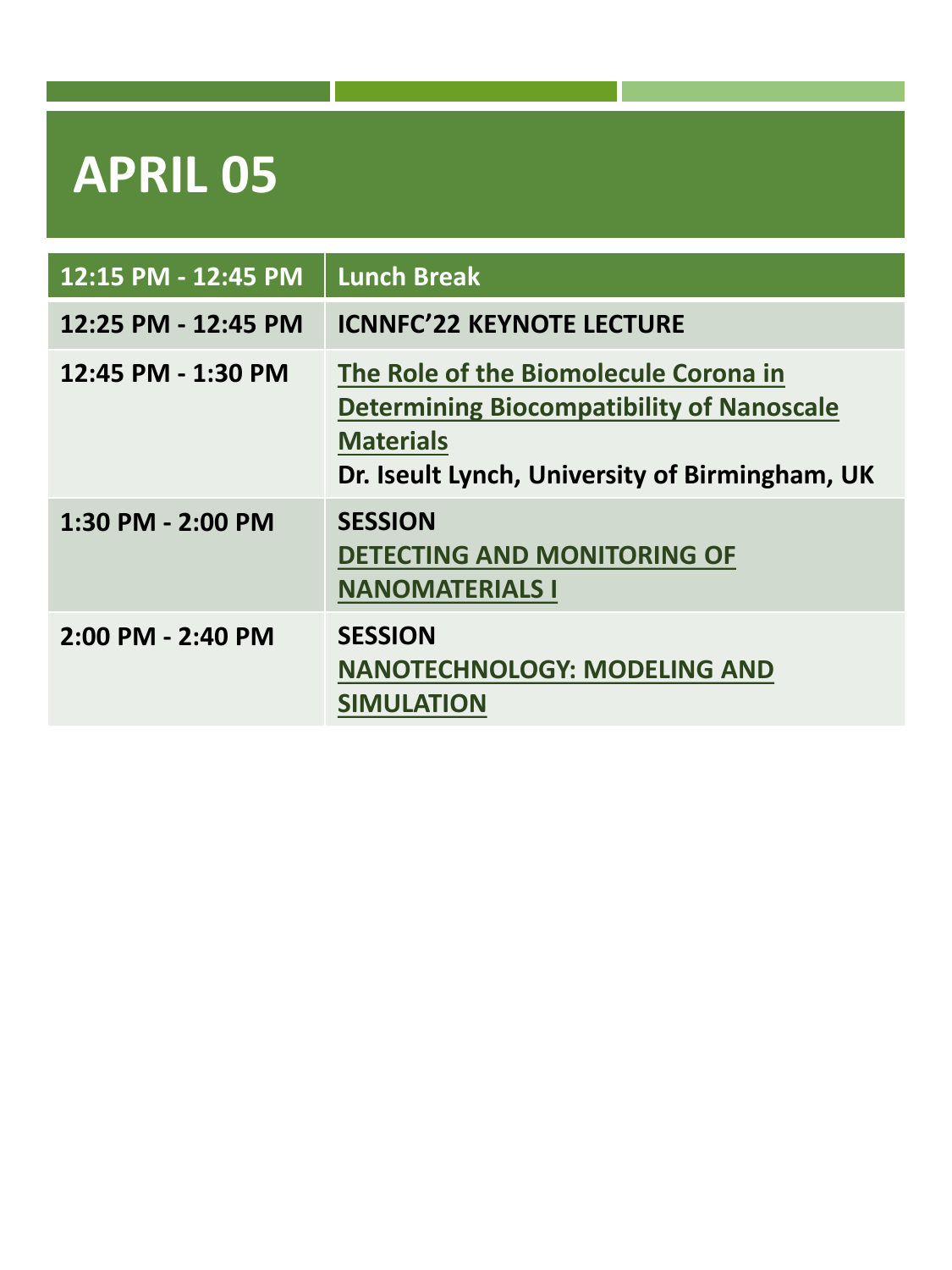# <span id="page-4-0"></span>**NDDTE'22 KEYNOTE LECTURE**

**APRIL 05| 8:15 AM - 9:00 AM | SESSION CHAIR: DR. WOLFGANG ENSINGER, TECHNISCHE UNIVERSITÄT DARMSTADT, GERMANY**



### **Titles:** Advances in Nucleic Acid Medicine Delivery to the Brain

Dr. Moein Moghimi, Newcastle University, UK

**[View Abstract](https://lisbon2022.rancongress.com/paper/Keynote-Dr.Moghimi.pdf) [Return to Top](#page-0-0)**

Moein Moghimi is a Professor of Pharmaceutics and Nanomedicine at the School of Pharmacy, and Translational and Clinical Research Institute, Newcastle University (UK), and an Adjoint Professor at the Skaggs School of Pharmacy and Pharmaceutical Sciences, University of Colorado-Denver. He is also co-founder of three spin-offs in USA and UK, and Associate Editor of Molecular Therapy (Cell Press). He graduated with Honors in Biochemistry from the University of Manchester (UK) in 1985 and then completed a PhD in Biochemistry at Charing Cross and Westminster Medical School (Imperial College, London).

Moghimi is widely recognised for his contribution to fundamental and translational research in nanomedicine and drug delivery, especially in mechanistic understanding of nanoparticlemediated complement activation and infusion reactions, and as an inventor of many nanosystems for tissue-specific targeting. The latter have included "splenotropic" and "lymphotropic" nanoparticles. Among the latest inventions of Moghimi's laboratory are the NanoLigand Carriers. These are induced self-assemblies of phage-derived display peptides that on intravenous injection rapidly target two receptors on the blood brain-barrier, reaching neurons and microglia. A 2021 study by Stanford University list Moghimi among the top 0.08% of world's leading scientists across in all fields, and rank him at 53 (out of 131,063) in the field of pharmacology in the world and 28 in Europe. As to date, Moghimi's research programme has secured over €25 million funding. He is widely published (>300 research papers, reviews, book chapters, proceedings, etc., ORCID: 0000-0003-0836-926X) and cited (>24,000 citations and hindex of 70, GS as of Jan 2022), and has delivered >400 invited plenaries, keynote speeches and distinguished lectures world-wide. He also serves on editorial board of >10 international journals including Advanced Drug Delivery Reviews, Journal of Controlled Release and Nanomedicine (Lond.). He is also an active consultant to industry and governmental organisations.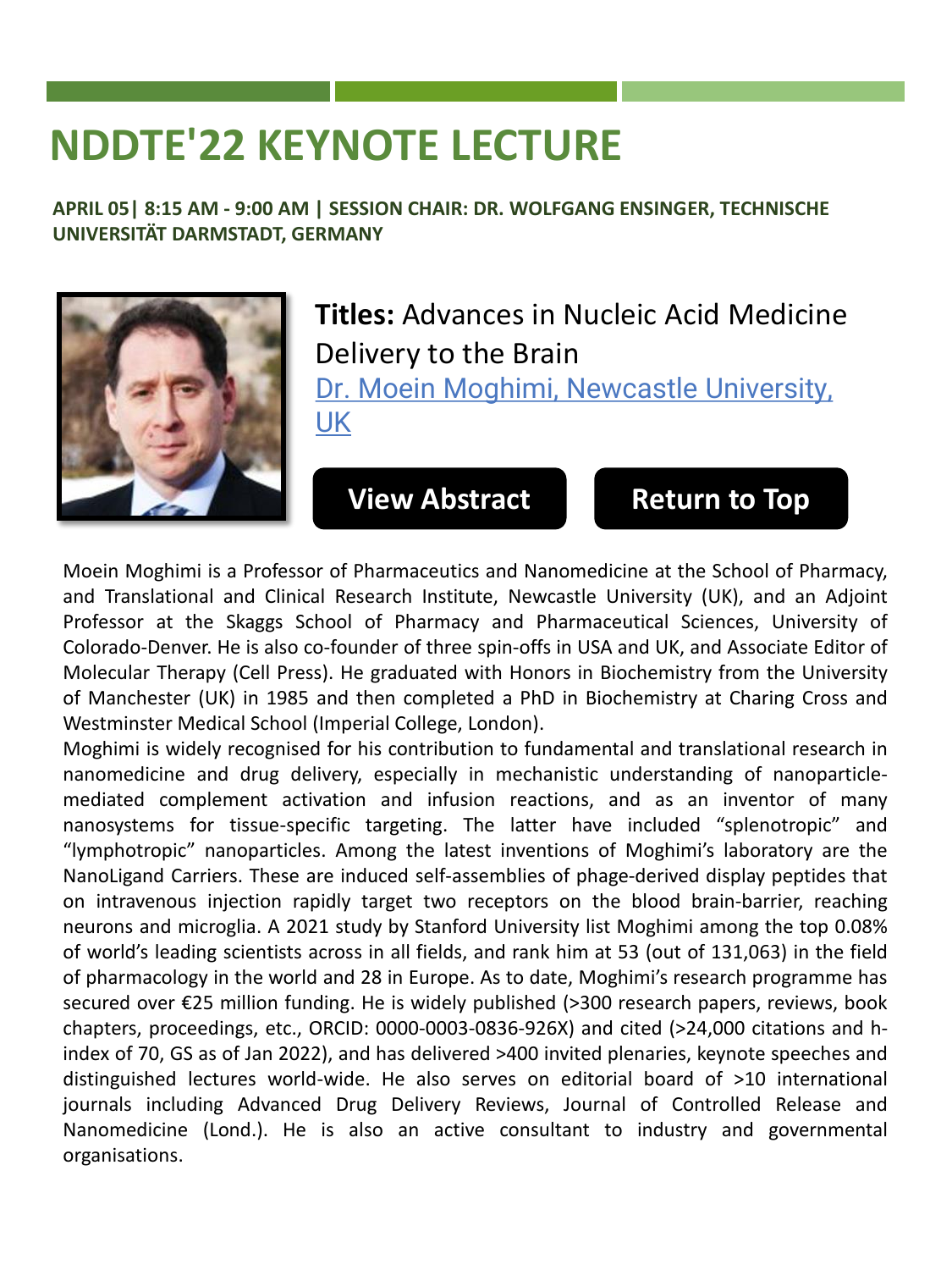# <span id="page-5-0"></span>**KEYNOTE LECTURE**

**APRIL 05| 9:00 AM - 9:45 AM | SESSION CHAIR: DR. WOLFGANG ENSINGER, TECHNISCHE UNIVERSITÄT DARMSTADT, GERMANY**



**Titles:** Heteroatom-Doped Carbon Quantum Dots as Electrocatalysts for the Oxygen Reduction Reaction Dr. Philippe Knauth, Aix Marseille Université, France

**[View Abstract](https://lisbon2022.rancongress.com/paper/Keynote-Dr.Knauth.pdf) [Return to Top](#page-0-0)**

Currently Professor of Materials Chemistry and Director of the Chemistry Department at Aix Marseille University. Obtained his PhD in Physical Chemistry (Dr. rer. nat., Saarland University) in 1987 and the Habilitation in Materials Science (Aix Marseille University) in 1996. Prior to becoming a Full Professor in 1999, hold different positions: post-doctoral fellow (CNRS, Centre de Thermodynamique et de Microcalorimétrie, 1987-1989), laboratory head at Bayer Co. (Pigments and Ceramics Division, 1989-1990) and CNRS researcher ("Chargé de Recherche", 1990-1999). Member of the Editorial Board of several international journals: "Journal of Electroceramics" (Springer), "Journal of Nanomaterials" (Hindawi), "Frontiers in Energy Research" and "Membranes" (MDPI). Société Chimique de France (SCF): Vice-President (2006-2010) and President (2010-2017) of the "Provence-Alpes-Cote d'Azur" regional section and member of the Administration Council (Board of Directors) of SCF (representing the regional sections 2012-2017).

HIUPAC: National Representative 2015-2019 and Titular Member since 2019 (Division II: Inorganic Chemistry). Appointed visiting scholar at MIT in 1997-98 and 2013 and Invited professor at the National Institute of Materials Science (Tsukuba, Japan) in 2007 and 2010 and at the University of Rome Tor Vergata in 2009, 2011 and 2022.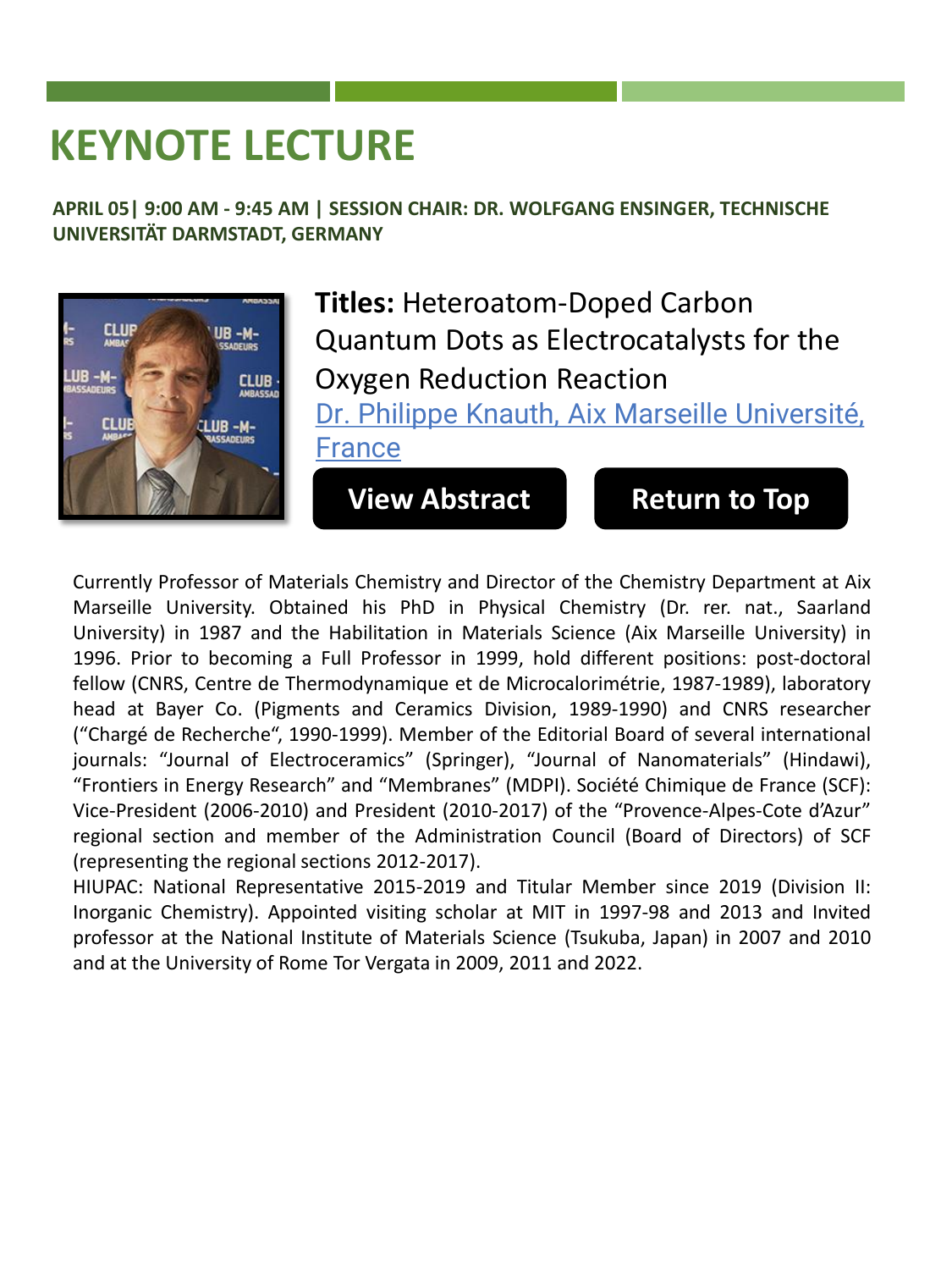# <span id="page-6-0"></span>**NANOTECHNOLOGY AND DRUG DELIVERY I**

**APRIL 05| 9:55 AM - 10:45 PM | SESSION CHAIR: DR. WOLFGANG ENSINGER, TECHNISCHE UNIVERSITÄT DARMSTADT, GERMANY**

**Titles:** Design and Evaluation of Nanocarrier Embedded Hybrid Hydrogels for Topical Delivery of Hydrophobic Molecules **NDDTE 119 Time:** 9:55 - 10:10 **Presenter: Reatul Karim, East West University, Bangladesh Authors: Reatul Karim, Farhana Rizwan, Md. Mahbubur Rahman Tanim, Sabrin Islam Khan**

**Titles:** Alginic Aldehyde-Gelatin Nanogel as Sustainable Drug Delivery System of Azithromycin: Development, Characterization and In Vitro Evaluation

**NDDTE 108**

**Time:** 10:10 - 10:25

**Presenter: Samin A. Dastjerd, Istanbul Technical University, Turkey Authors: Samin A. Dastjerd, Melike Sessevmez, Erdal Cevherand Gülhayat Nasun-Saygılı**

**Titles:** Solid Lipid Nanoparticles for Ocular Delivery of Posaconazole: Design, Optimization and Evaluation

**NDDTE 116**

**Time:** 10:25 - 10:40

**Presenter: Ali Asram Sagiroglu, Bezmialem Vakif University, Turkey Authors: Ali Asram Sagiroglu**

**Titles:** Development of a Long-Acting Injectable Formulation of Rilpivirine Based On PLGA Microspheres

**NDDTE 143**

**Time:** 10:40 - 10:45

**Presenter: Yulia Ulianova, D. Mendeleev University of Chemical Technology of Russia, Russia**

**Authors: Yulia Ulianova, Yulia Ermolenko, Vladimir Trukhan, Vladimir Ivanov, Ildar Iusupov, Alexander Kurkin, Svetlana Gelperina**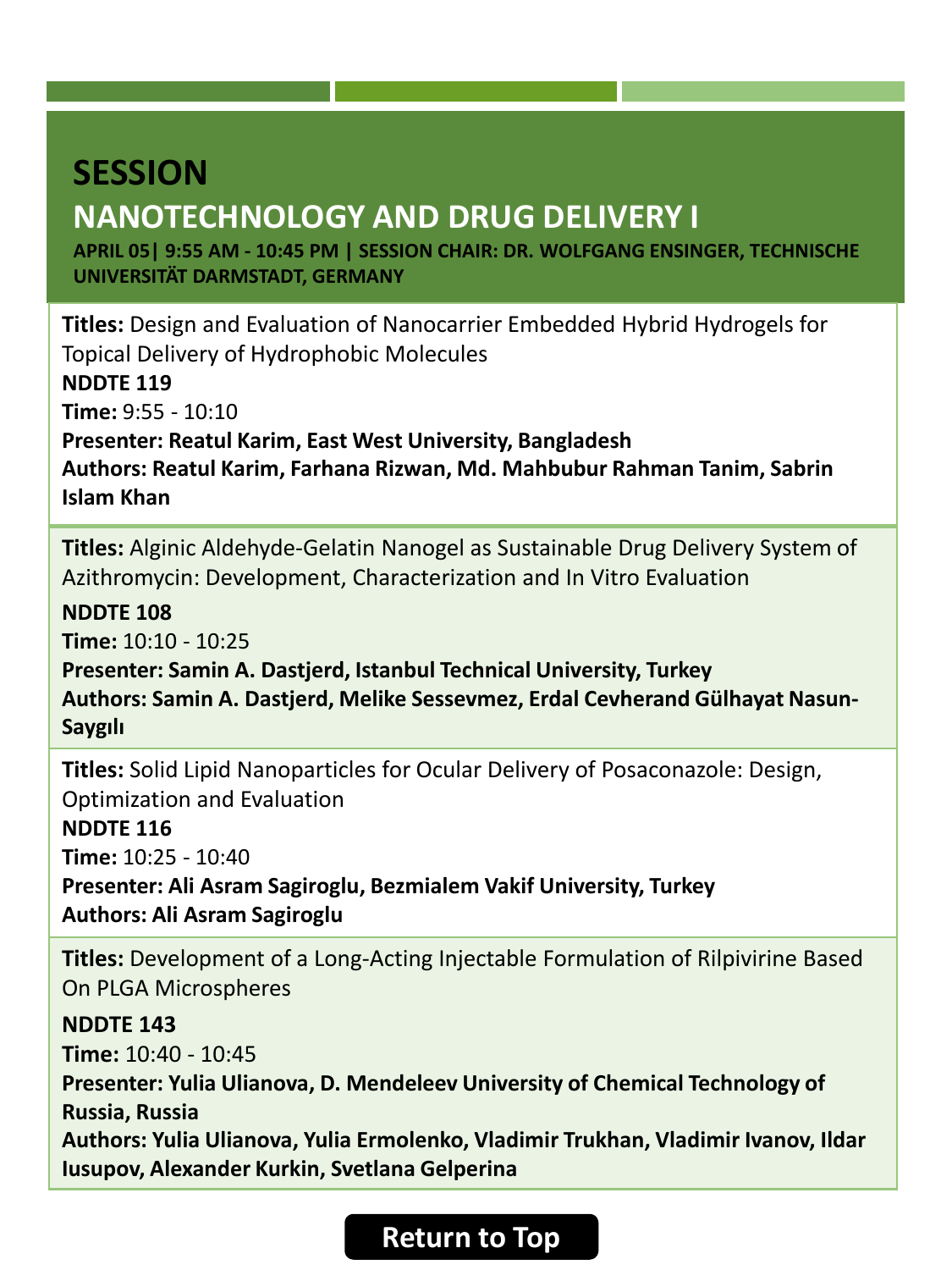### <span id="page-7-0"></span>**NANOMATERIALS APPLICATIONS**

**APRIL 05| 10:45 AM - 12:15 PM | SESSION CHAIR: DR. MARTA SEVIERI, UNIVERSITÀ DEGLI STUDI DI MILANO, ITALY & DR. MARÍA DEL MAR COLLADO GONZÁLEZ, UNIVERSITY OF MURCIA, SPAIN**

**Titles:** Aggregation-Induced Changes in Optical Characteristics of CdSe/ZnS Quantum Dots **ICNNFC 157 Time:** 10:45 - 11:00 **Presenter: Tatiana Oskolkova, ITMO University, Russia Authors: Tatiana Oskolkova, Ekaterina Kolesova, Anna Orlova**

**Titles:** Green Synthesis, Mechanism, & Intrinsic Properties of Kraft Lignin Nanoparticles

**ICNNFC 166**

**Time:** 11:00 - 11:15

**Presenter: Ahilan Manisekaran, Luxembourg Institute of Science and Technology, Luxembourg**

**Authors: Ahilan Manisekaran, Patrick Grysan, Benoît duez, Damien Lenoble, and Jean-Sébastien Thomann**

**Titles:** Exotemplate-based Fabrication of 1-dimensional Hybrid Nanostructures for Catalysis and Sensing

**ICNNFC 173**

**Time:** 11:15 - 11:30

**Presenter: Dr. Wolfgang Ensinger, Technical University Darmstadt, Germany Authors: Khaled M. Amin, Tim Boettcher, Martin C. Scheuerlein, Wolfgang Ensinger**

**Titles:** Responsive Nanoparticles for Triggered Delivery of Anti-scar Drug to the Burn Wound **ICNNFC 135 Time:** 11:30 - 11:45 **Presenter: Farinaz Jonidi Shariatzadeh,University of Manitoba, Canada Authors: Farinaz Jonidi Shariatzadeh, Sarvesh Logsetty and Song Liu**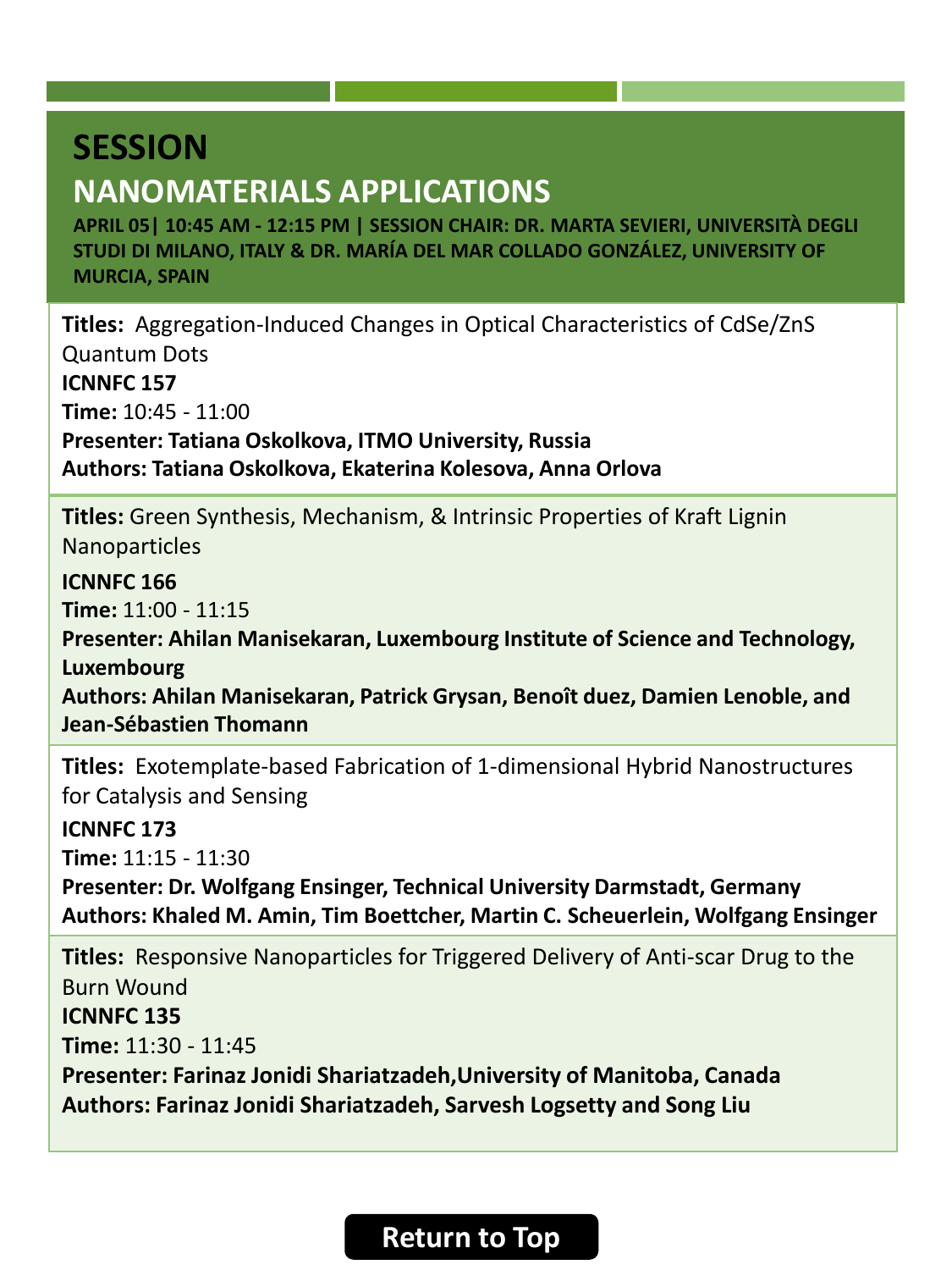### **NANOMATERIALS APPLICATIONS**

**APRIL 05| 10:45 AM - 12:15 PM | SESSION CHAIR: DR. MARTA SEVIERI, UNIVERSITÀ DEGLI STUDI DI MILANO, ITALY & DR. MARÍA DEL MAR COLLADO GONZÁLEZ, UNIVERSITY OF MURCIA, SPAIN**

**Titles:** Development of Room-Temperature H2S Gas Sensor Using Flower-Like Zno Nanorods

**ICNNFC 162 Time:** 11:45 - 12:00 **Presenter: Sara Ghaderahmadi, University of Victoria, Canada Authors: Sara Ghaderahmadi, Nishat Tasnim, Mohammad Arjmand, Mina Hoorfar**

**Titles:** Double Layer Graphene Oxide Loaded With Propylammonium Nitrate for Selective Adsorption of Inorganic Salts

**ICNNFC 147 Time:** 12:00 - 12:15 **Presenter: Hadil Abu Khalifeh, Abu Dhabi University, UAE Authors: H. AbuKhalifeh, I. M. AlNashef, B. Zhuman, I. Zuburtikudis**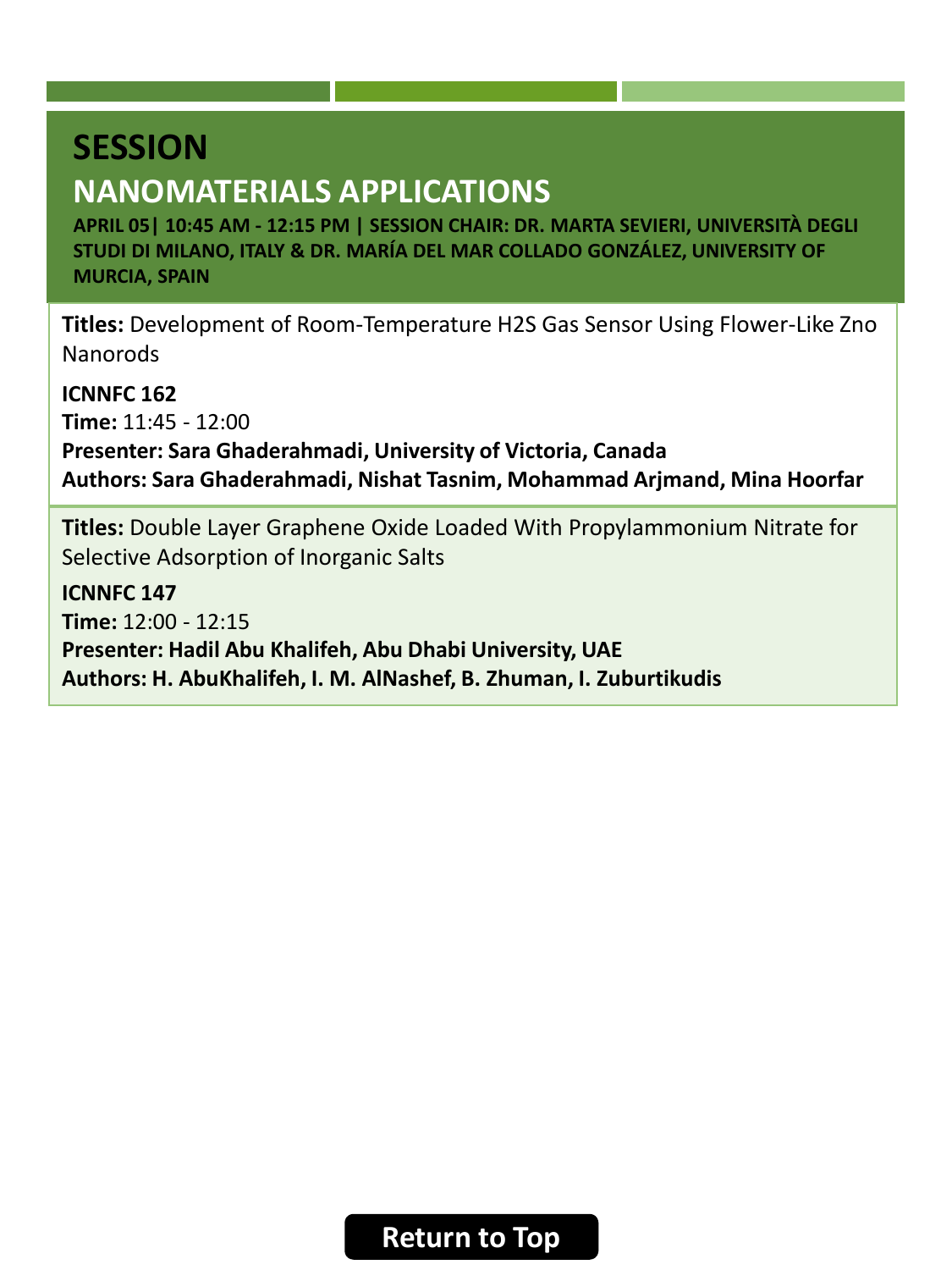# <span id="page-9-0"></span>**ICNNFC'22 KEYNOTE LECTURE**

**APRIL 05| 12:45 PM - 1:30 PM | SESSION CHAIR: DR. JOSEF JAMPILEK, COMENIUS UNIVERSITY, SLOVAKIA**



**Titles:** The Role of the Biomolecule Corona in Determining Biocompatibility of Nanoscale **Materials** 

Dr. Iseult Lynch, University of Birmingham, UK

**[View Abstract](https://lisbon2022.rancongress.com/paper/Keynote-Dr.Lynch.pdf) [Return to Top](#page-0-0)**

Professor Iseult Lynch undertook her PhD in Physical Chemistry at University College Dublin developing responsive polymeric materials for use in medical devices and as tissue growth substrates. She subsequently did several years of postdoctoral research at Physical Chemistry 1, Lund University in Sweden, including as an EU Marie Curie Fellow, investigating several aspects of colloid and interface science and biophysics. She returned to University College Dublin in 2006 where she led the nanoparticle synthesis and bio-characterisation group at the Centre for BioNano Interactions (CBNI). She then became the Strategic Research Manager for CBNI, and was instrumental in securing multiple large scale national and EU funding bids. In March 2013 she joined the University of Birmingham as a Lecturer in Environmental Nanosciences, becoming Senior Lecturer in 2015 and Professor of Environmental Nanosciences in 2016.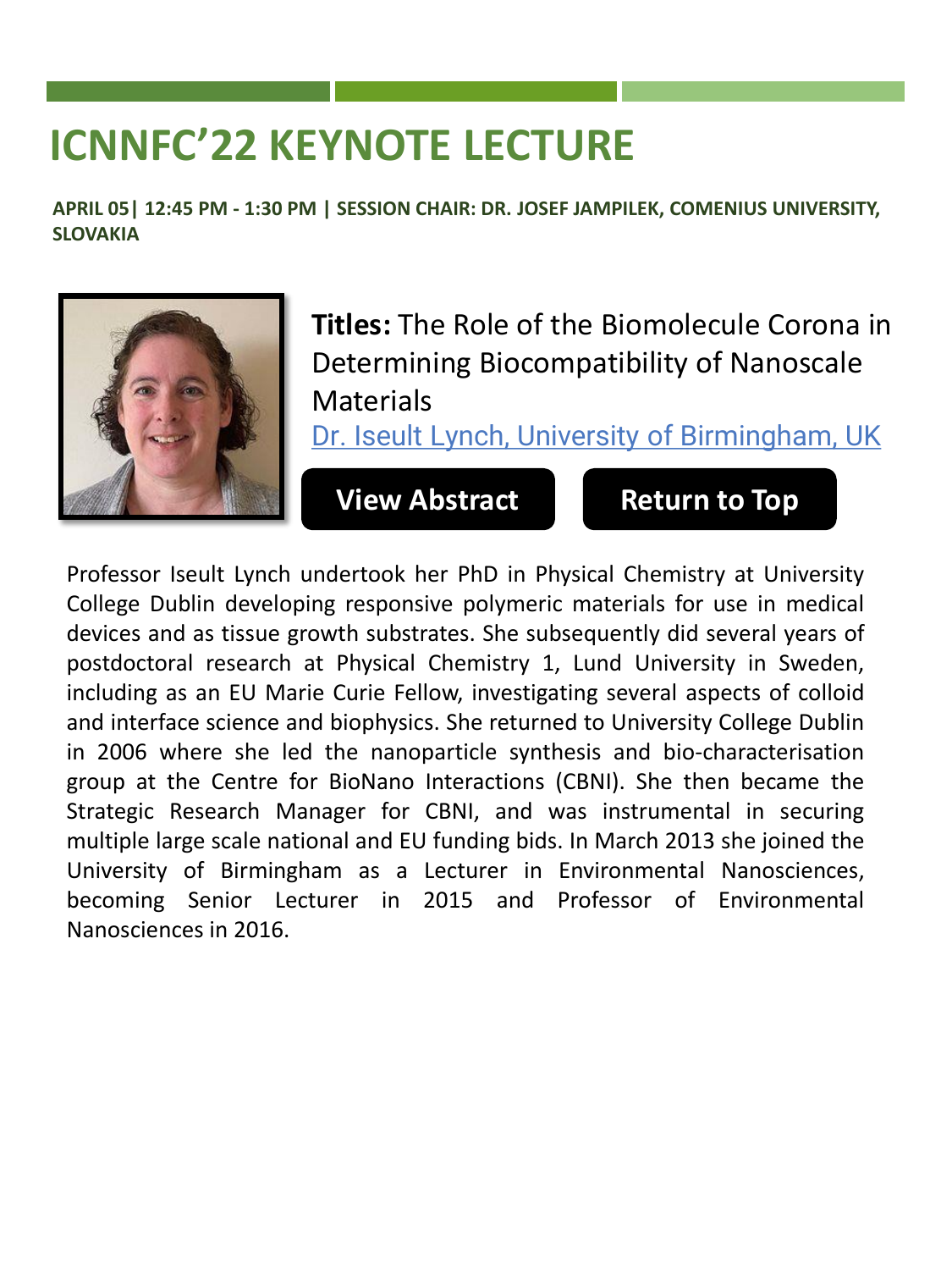# <span id="page-10-0"></span>**DETECTING AND MONITORING OF NANOMATERIALS I**

**APRIL 05| 1:30 PM - 02:00 PM | SESSION CHAIR: DR. SERGEJ TOMIĆ, INSTITUTE FOR THE APPLICATION OF NUCLEAR ENERGY, SERBIA**

**Titles:** Indocyanine Green-Loaded Ferritin Nanoparticles for Intraoperative Detection of Cancer Tissue

**NDDTE 142 Time: 01:30 - 01:45 Presenter: Marta Sevieri, Milano University, Italy Authors: Marta Sevieri, Serena Mazzucchelli, Arianna Chesi, Cristina Sottani, Fabio Corsi**

**Titles:** Selective Detection of Natural Gas Odorants Using Microfluidic Gas Sensors with Embedded Micro- and Nanofeatures

**ICNNFC 163 Time: 01:45 - 02:00 Presenter: Mahan Ghazi, University of British Columbia, Canada Authors: Mahan Ghazi, Nishat Tasnim, Mina Hoorfar**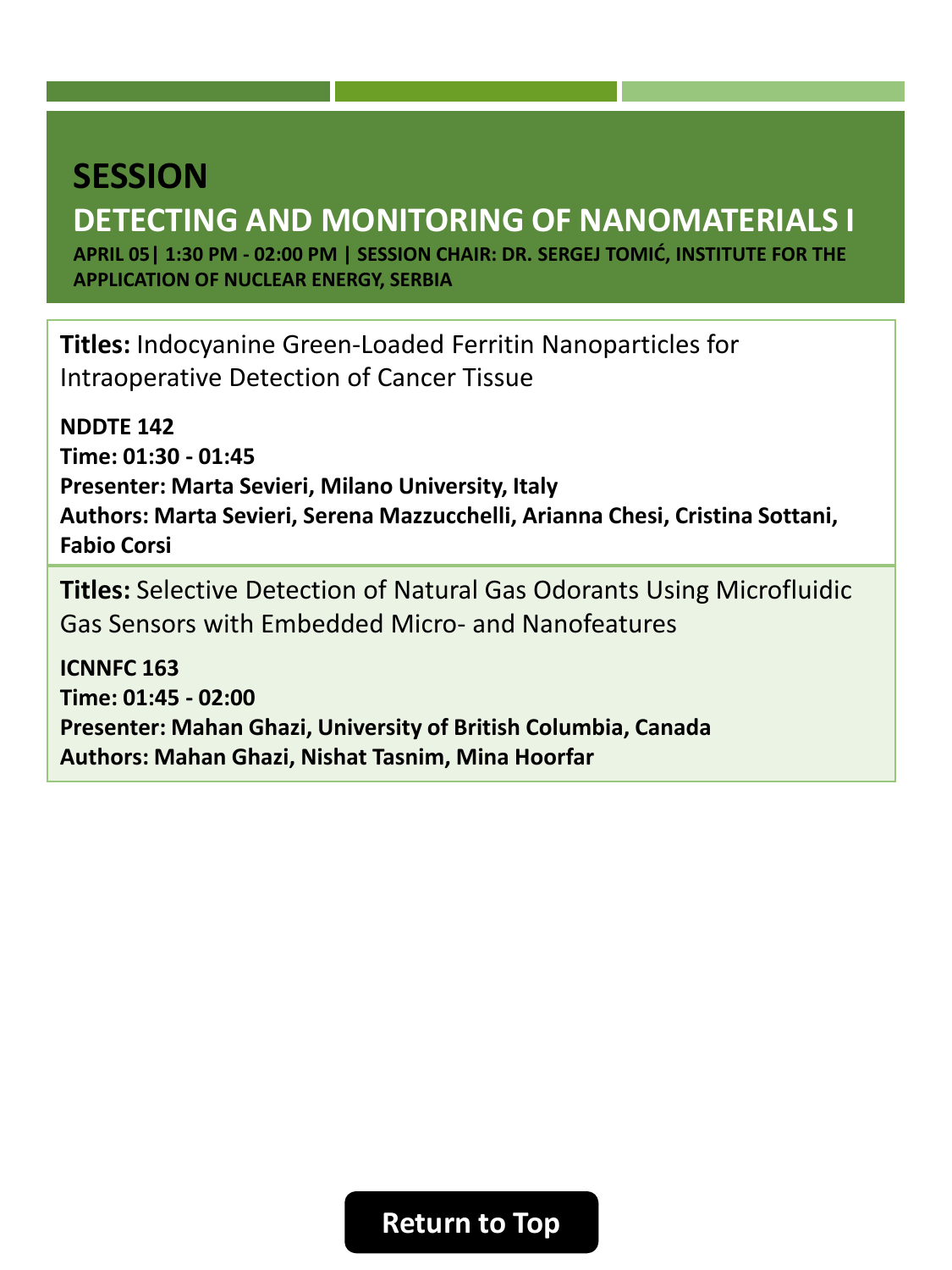# <span id="page-11-0"></span>**NANOTECHNOLOGY: MODELING AND SIMULATION**

**APRIL 05| 2:00 PM - 02:40 PM | SESSION CHAIR: DR. MARTA SEVIERI, UNIVERSITÀ DEGLI STUDI DI MILANO, ITALY & DR. MARÍA DEL MAR COLLADO GONZÁLEZ, UNIVERSITY OF MURCIA, SPAIN**

**Titles:** In Silico Characterization of Nanomaterials

**ICNNFC 170 Time: 02:00 - 02:15 Presenter: Anais Colibaba, University College Dublin, Ireland Authors: Anais Colibaba, Konstantinos Kotsis, Vladimir Lobaskin**

**Titles:** Hamaker Constants for Bionano Interactions in Water

**ICNNFC 171 Time: 02:15 - 02:30 Presenter: Konstantinos Kotsis, University College Dublin, Ireland Authors: Konstantinos Kotsis, Vladimir Lobaskin**

**Titles:** Multi-Scale Modelling Of the Formation of the Nanoparticle-Protein Corona

**ICNNFC 172 Time: 02:30 - 02:35 Presenter: Ian Rouse, University College Dublin, Ireland Authors: Ian Rouse, David Power, Stefano Poggio, Erik Brandt, Hender Lopez, Alexander Lyubartsev, Vladimir Lobaskin**

**Titles:** Multiscale Modelling of Milk Protein Interaction With Iron and Aluminum Surfaces

**ICNNFC 174 Time: 02:35 - 02:40 Presenter: Parinaz Mosaddeghi Amini, University College Dublin, Ireland Authors: Parinaz Mosaddeghi Amini, Julia Subbotina, Vladimir Lobaskin**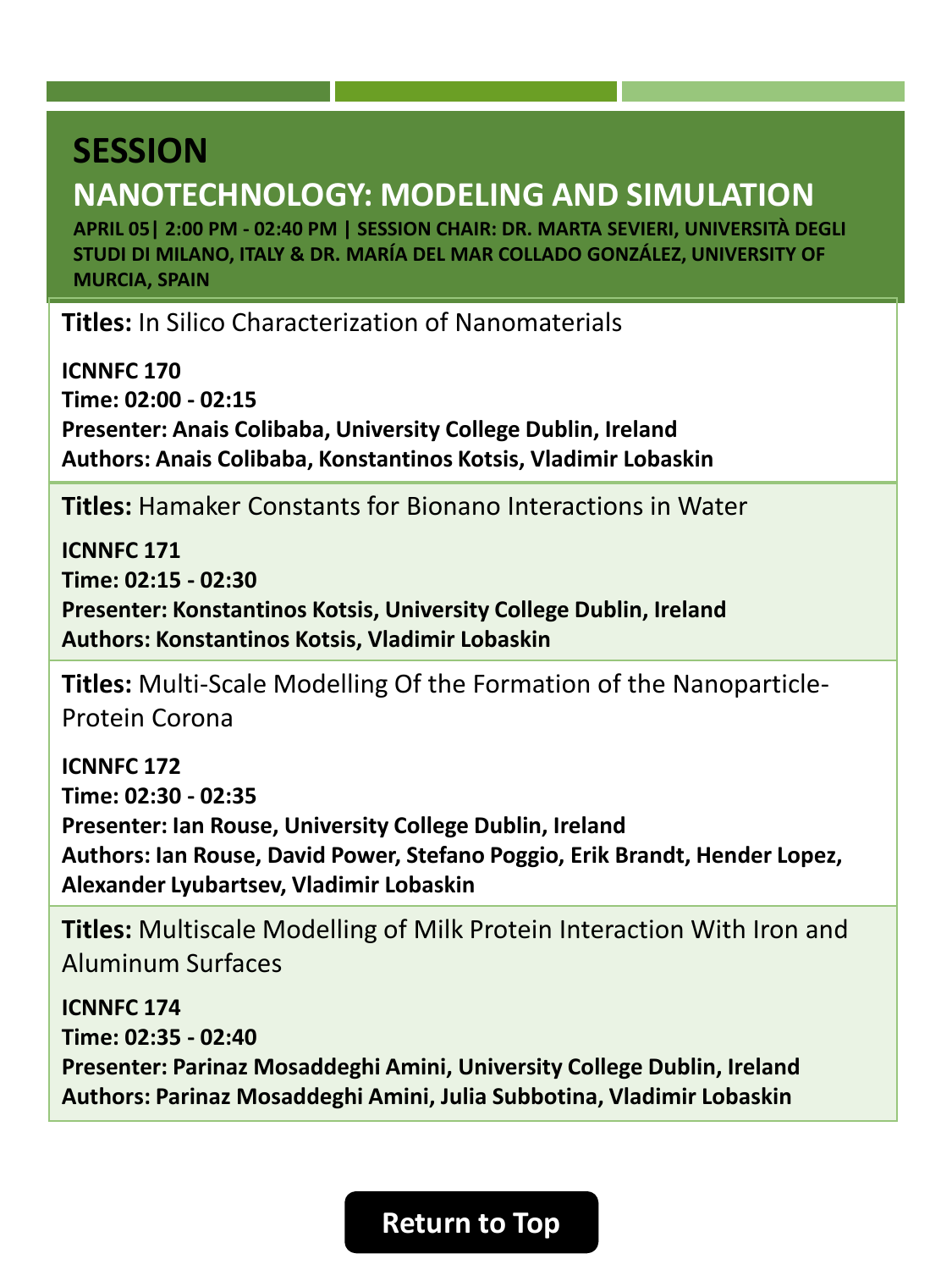<span id="page-12-0"></span>

| $8:00$ AM - $8:45$ AM | <b>ICNNFC'22 KEYNOTE LECTURE</b>                                                                                                                                                                                     |
|-----------------------|----------------------------------------------------------------------------------------------------------------------------------------------------------------------------------------------------------------------|
|                       | <b>Ion Damage Tracks in Polymers - Fabrication of</b><br>1-Dimensional Nanostructures: Nanochannels,<br><b>Nanowires and Nanotubes</b><br>Dr. Wolfgang Ensinger, Technische Universität<br><b>Darmstadt, Germany</b> |
| 8:45 AM - 9:30 AM     | <b>NDDTE'22 KEYNOTE LECTURE</b>                                                                                                                                                                                      |
|                       | <b>Nanoscale Antimycotics and Antifungal Active</b><br><b>Nanocomposites</b><br>Dr. Josef Jampilek, Comenius University,<br><b>Slovakia</b>                                                                          |
| 9:30 AM - 09:40 AM    | <b>BREAK</b>                                                                                                                                                                                                         |
| $9:40$ AM - 10:50 AM  | <b>SESSION</b><br><b>NANOCOMPOSITES</b>                                                                                                                                                                              |
| 10:50 AM - 11:30 AM   | <b>SESSION</b><br><b>Nanotechnology and Biomedical Applications</b>                                                                                                                                                  |
| 11:30 AM - 12:00 PM   | <b>Lunch Break</b>                                                                                                                                                                                                   |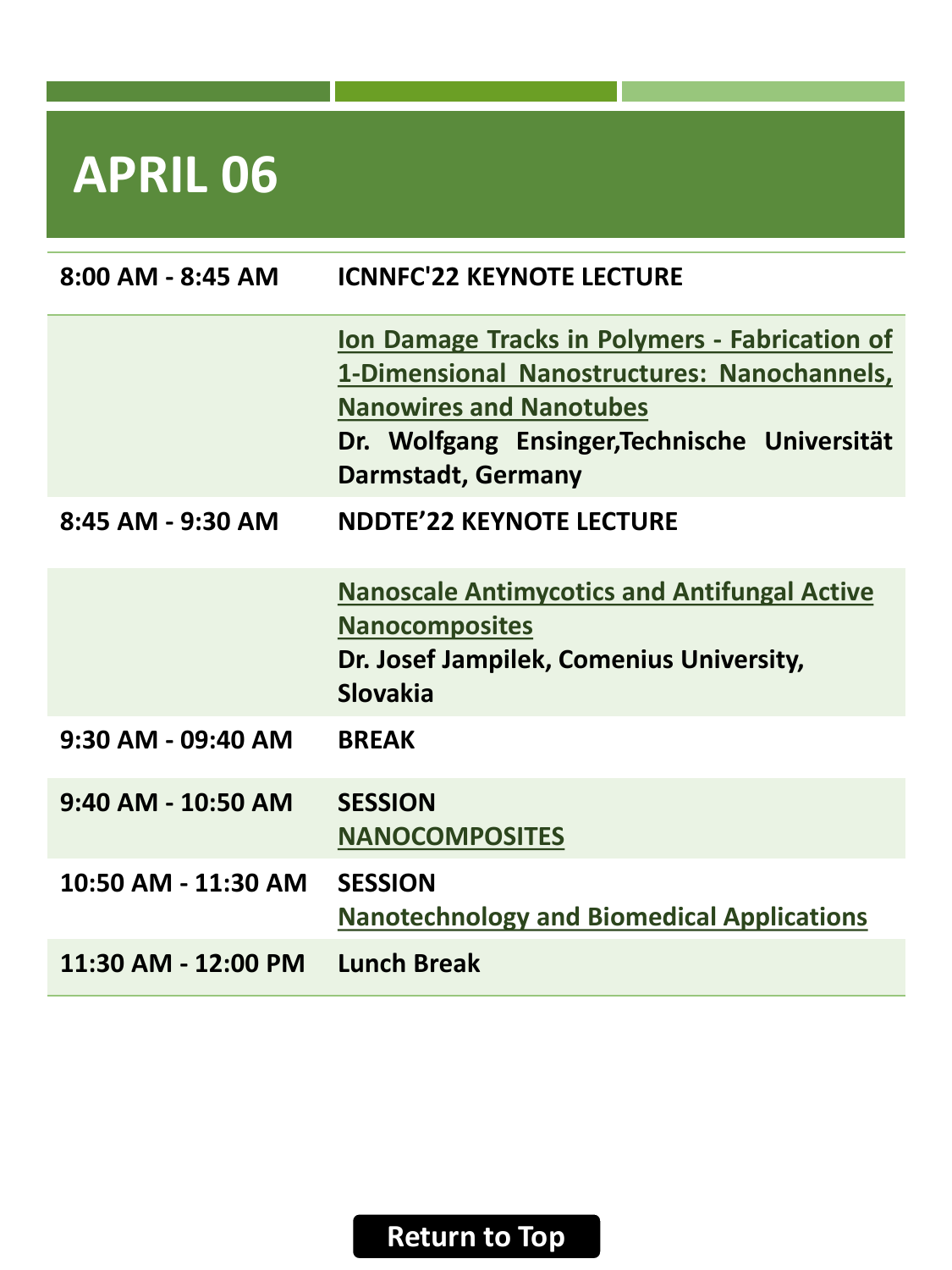| 12:00 PM - 12:45 PM | <b>ICNNFC'22 KEYNOTE LECTURE</b>                                                                                                                                                |
|---------------------|---------------------------------------------------------------------------------------------------------------------------------------------------------------------------------|
|                     | <b>Nanostructuration in Hydrogels and</b><br><b>Electrospun Fibre Mats for Biomedical</b><br><b>Applications</b><br>Dr. Alexander Korsunsky, University of Oxford,<br><b>UK</b> |
| 12:45 PM- 01:05 PM  | <b>SESSION</b><br><b>THIN FILMS</b>                                                                                                                                             |
| 01:05 PM-02:50 PM   | <b>SESSION</b><br><b>NANOTECHNOLOGY AND DRUG DELIVERY II</b>                                                                                                                    |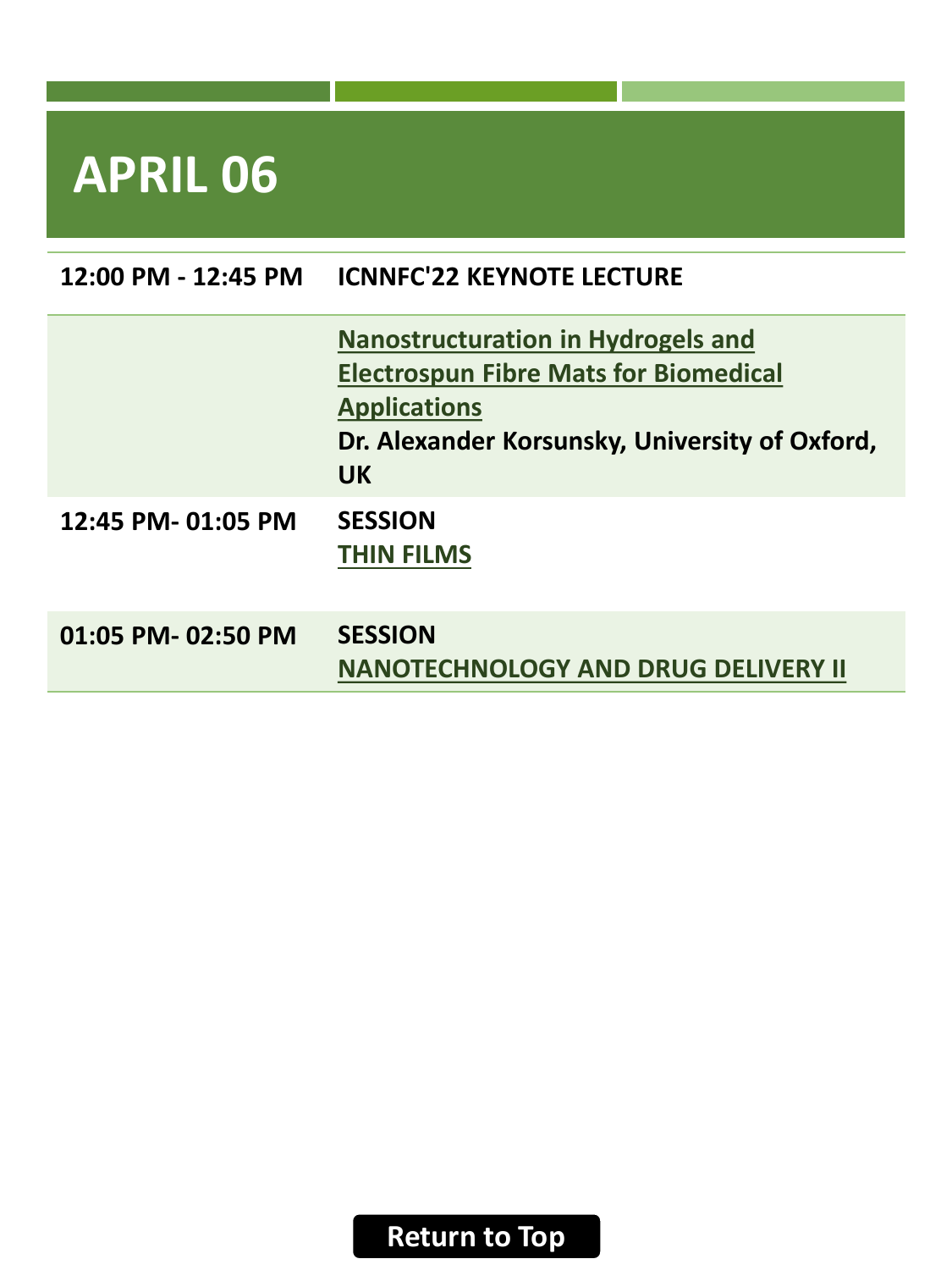# <span id="page-14-0"></span>**KEYNOTE LECTURE**

**APRIL 06 | 8:00 AM - 8:45 AM | SESSION CHAIR: DR. JOSEF JAMPILEK, COMENIUS UNIVERSITY, SLOVAKIA**



**Titles:** Ion Damage Tracks in Polymers - Fabrication of 1-Dimensional Nanostructures: Nanochannels, Nanowires and Nanotubes Dr. Wolfgang Ensinger,Technische Universität Darmstadt, Germany

#### **[View Abstract](https://lisbon2022.rancongress.com/paper/Keynote-Dr.Ensinger.pdf) [Return to Top](#page-0-0)**

Wolfgang Ensinger studied chemistry and physics at the Universities in Karlsruhe and Heidelberg in Germany. He received his PhD in 1988 from Heidelberg University. Thereafter, he was a guest researcher at Osaka National Research Institute in Japan, lecturer at Institute of Solid State Physics at University Augsburg and professor of Analytical and Nuclear Chemistry at University of Marburg. Since 2004, he is a full professor of Material Analysis at Technical University of Darmstadt in Germany. His research topics include formation of thin films and nanostructures, including nanochannels, nanowires and nanotubes. He has authored/co-authored more than 200 peer-reviewed scientific publications.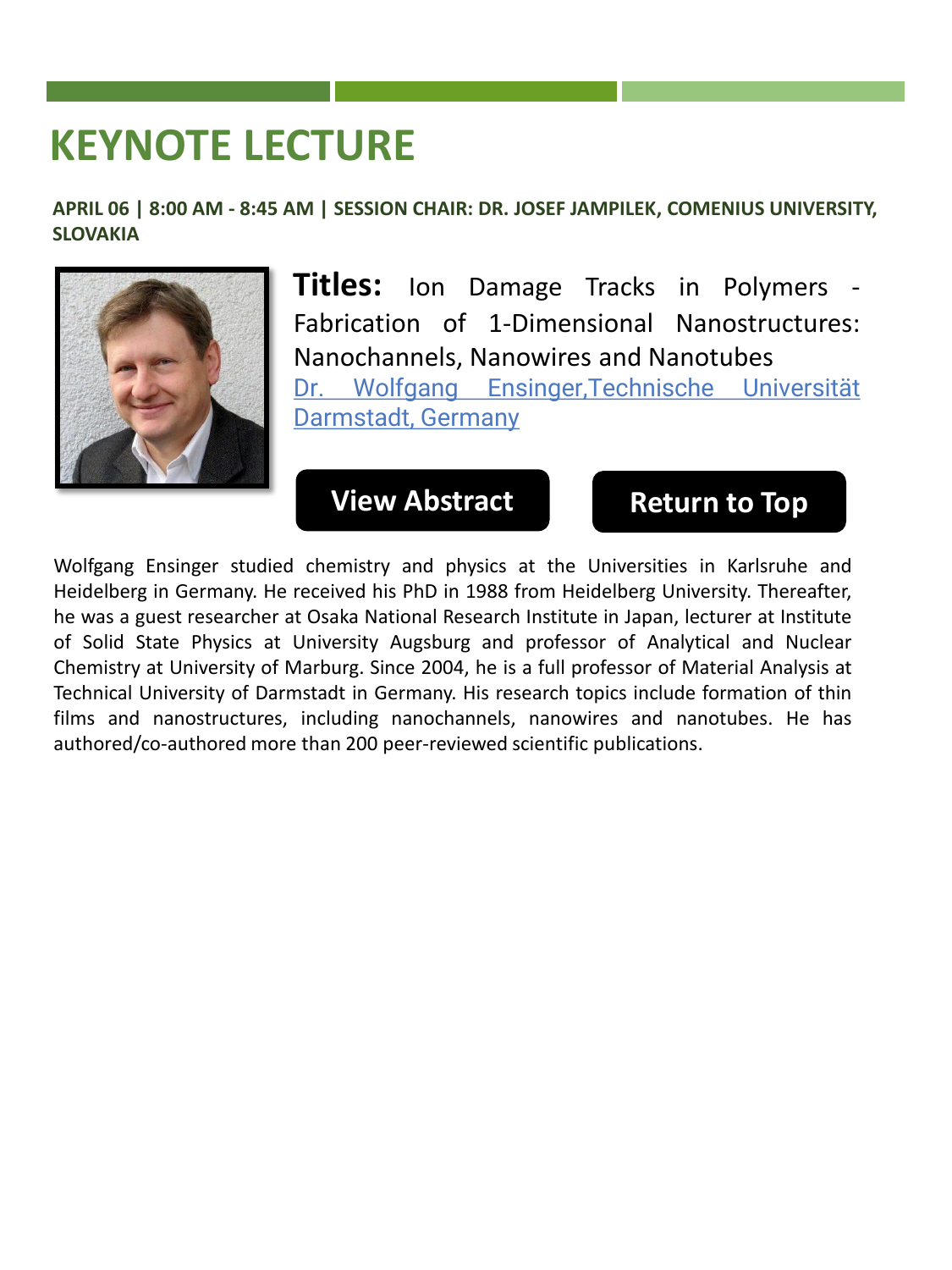# <span id="page-15-0"></span>**KEYNOTE LECTURE**

**APRIL 06 | 8:45 AM - 9:30 AM | SESSION CHAIR: DR. WOLFGANG ENSINGER,TECHNISCHE UNIVERSITÄT DARMSTADT, GERMANY**



**Titles:** Nanoscale Antimycotics and Antifungal Active Nanocomposites Dr. Josef Jampilek, Comenius University, Slovakia

### **[View Abstract](https://lisbon2022.rancongress.com/paper/Keynote-Dr.Jampilek.pdf) [Return to Top](#page-0-0)**

Josef Jampilek completed his Ph.D. degree in Medicinal Chemistry at the Faculty of Pharmacy of the Charles University (Czech Republic) in 2004. In 2004-2011, he worked in expert and managerial posts in the R&D Division of the pharmaceutical company Zentiva (Czech Republic). Prof. Jampilek deepened his professional knowledge at the Medicinal Chemistry Institute of the Heidelberg University (Germany) and at multiple specialized courses. In 2017, he was designated as a Full Professor of Medicinal Chemistry. At present he works at the Regional Centre of Advanced Technologies and Materials, Palacky University in Olomouc (Czech Republic) and the Faculty of Natural Sciences, Comenius University in Bratislava (Slovakia). In addition, he is a visiting professor at the University of Silesia in Katowice (Poland) and Hong Kong Baptist University (Hong Kong SAR, China) and an invited professor/expert at various higher educational institutions. He is an author/co-author of more than 30 patents/patent applications, more than 200 peer-reviewed scientific publications, 7 university textbooks, more than 30 chapters in monographs, and many invited lectures at international conferences and workshops. He also received several awards for his scientific results, e.g., from Aventis, Elsevier, Willey, Sanofi and FDA. The research interests of Prof. Jampilek include design, synthesis, and structure-activity relationships of heterocyclic compounds as anti-invasive and anti-inflammatory agents as well as nanosystems. He is also interested in ADME, drug bioavailability and solid-state pharmaceutical analysis.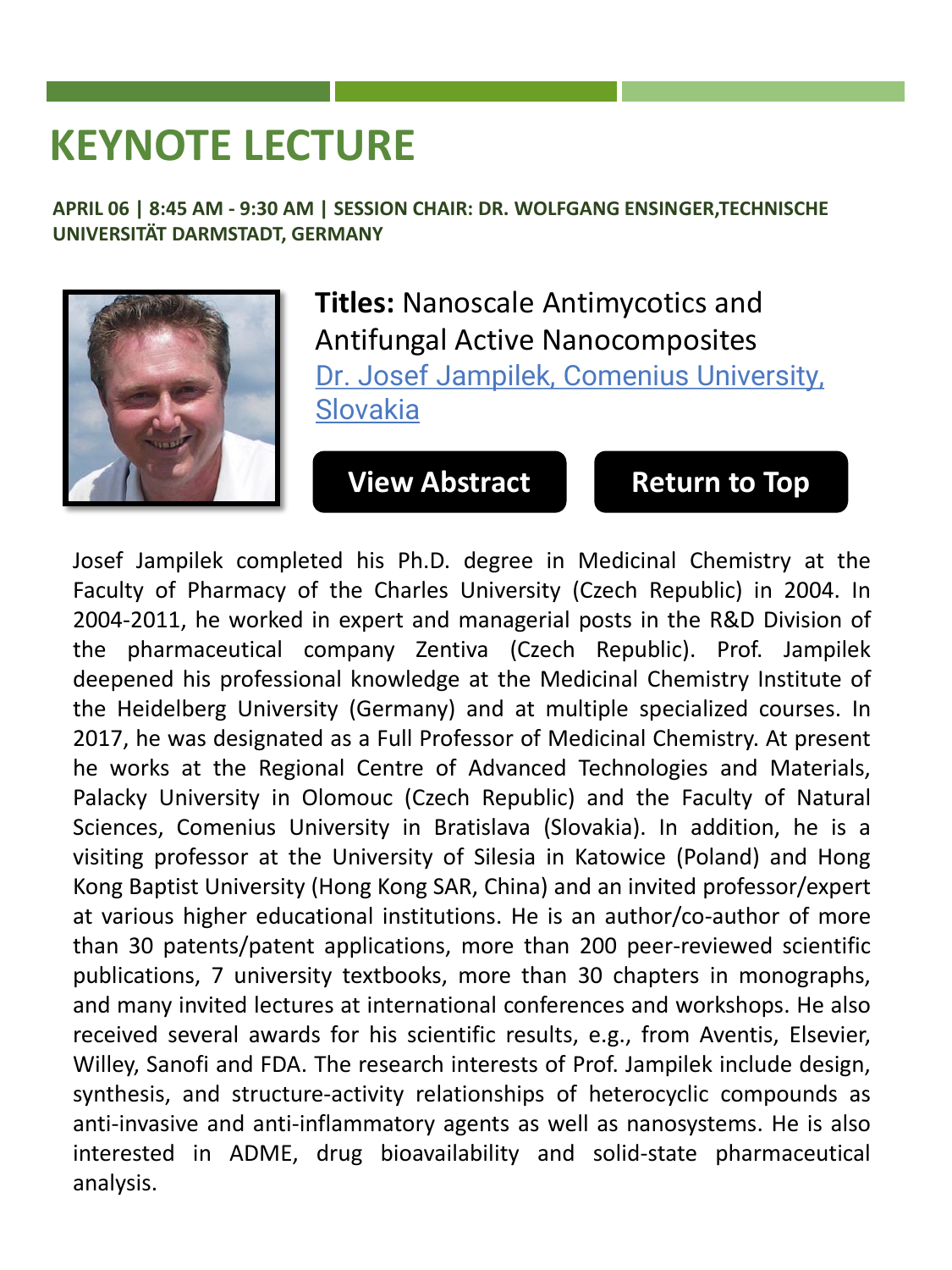### <span id="page-16-0"></span>**SESSION NANOCOMPOSITES**

**APRIL 06 | 09:40 PM - 10:50 AM | SESSION CHAIR: DR. JOSEF JAMPILEK, COMENIUS UNIVERSITY, SLOVAKIA & DR. KONSTANTINOS KOTSIS, UNIVERSITY COLLEGE DUBLIN, IRELAND**

**Titles:** Optical Properties of Al<sub>2</sub>O<sub>3</sub>-Ni-Al Nano-Composite Films **ICNNFC 104**

**Time:** 09:40 - 09:45

**Presenter: Yoo Su Kang, Kangwon National University, South Korea Authors: Yoo Su Kang, Woong Ki Jang, Young Ho Seo, Byeong Hee Kim**

**Titles:** Fabrication of Nanoporous Hemi-Spherical Micro-Shell Array for 3D Cell **Culture** 

**ICNNFC 156**

**Time:** 09:45 - 09:50

**Presenter: Se Hyong Lee, Kangwon National University, South Korea Authors: Byeong Hee Tae, Eui Don Han, Se Hyong Lee, Byeong Hee Kim, Young Ho Seo**

**Titles:** Self-supported LDH-decorated Nanotube Networks as 3D Platforms for Electrochemical Applications

**ICNNFC 140 Time:** 09:50 - 10:05

**Presenter: Khaled M. Amin, Technical University of Darmstadt, Germany Authors: Khaled M. Amin, Wolfgang Ensinger**

**Titles:** Influence of Diatomaceous Biosilica on the Properties of Composites Based On Dielectric Elastomers

**ICNNFC 159 Time:** 10:05 - 10:20 **Presenter: Weronika Brzozowska, University of Szczecin, Poland Authors: Weronika Brzozowska, Izabela Wojtczak, Myroslav Sprynskyy, Ewa Olewnik-Kruszkowska, Bogusław Buszewski**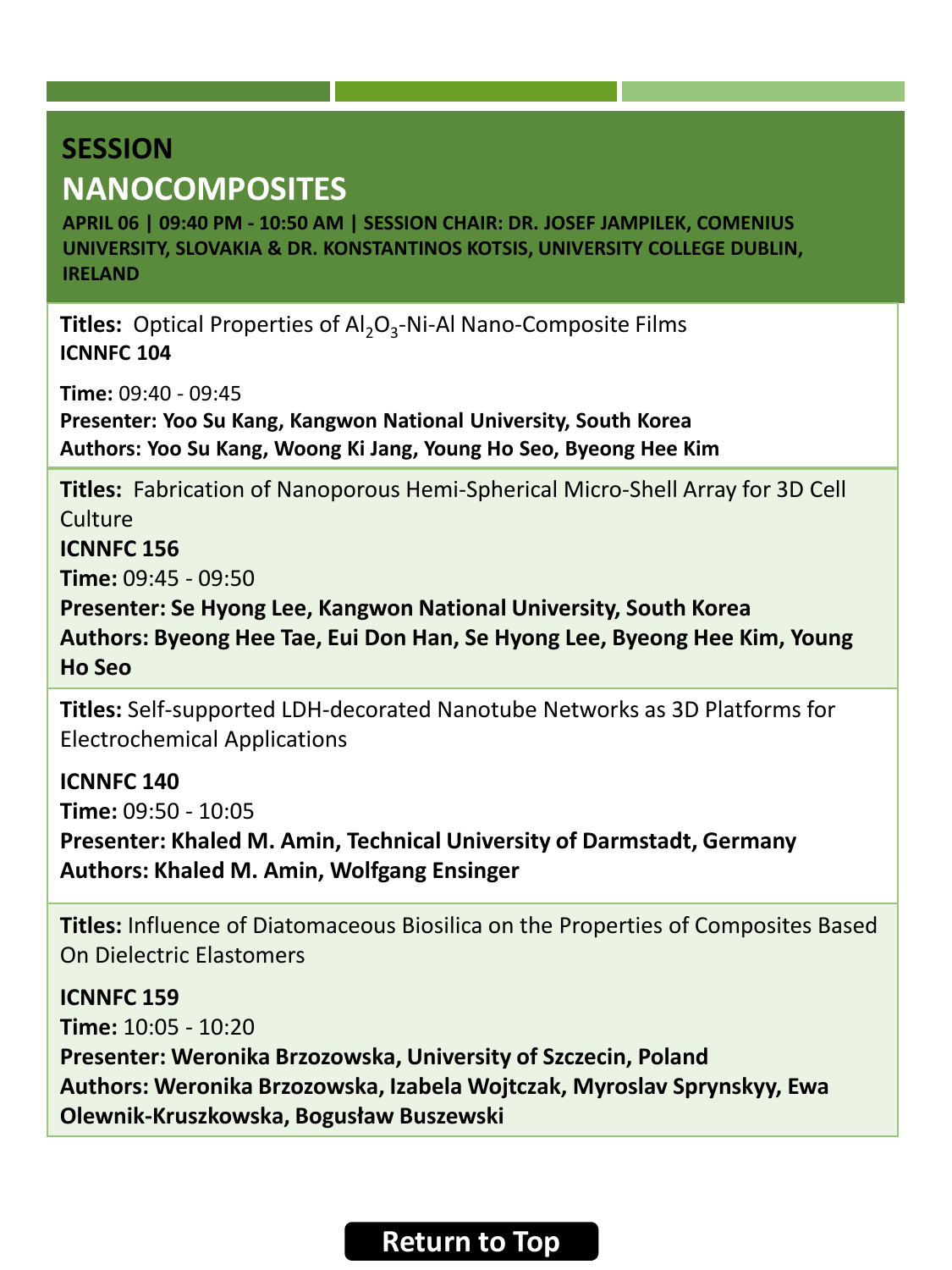### **SESSION NANOCOMPOSITES**

**APRIL 06 | 09:40 PM - 10:50 AM | SESSION CHAIR: DR. JOSEF JAMPILEK, COMENIUS UNIVERSITY, SLOVAKIA & DR. KONSTANTINOS KOTSIS, UNIVERSITY COLLEGE DUBLIN, IRELAND**

**Titles:** On the Importance of Mucin Corona to prevent Nanocapsules Aggregation for Oral Delivery

**ICNNFC 175 Time: 10:20 - 10:35 Presenter: Mar Collado-González, University of Leeds, UK Authors: Mar Collado-González, Gurmeet Kaur, Yadira González-Espinosa, Rebecca Brooks, and Francisco M Goycoolea**

**Titles:** New Consideration in Achievement of (Bio) Colloid Nanocomposites

**ICNNFC 176 Time: 10:35 - 10:50 Presenter: Railean Viorica, Nicolaus Copernicus University in Torun, Poland Authors: Railean Viorica, Anna Król-Górniak, Pomastowski Pawel, Buszewski Boguslaw**

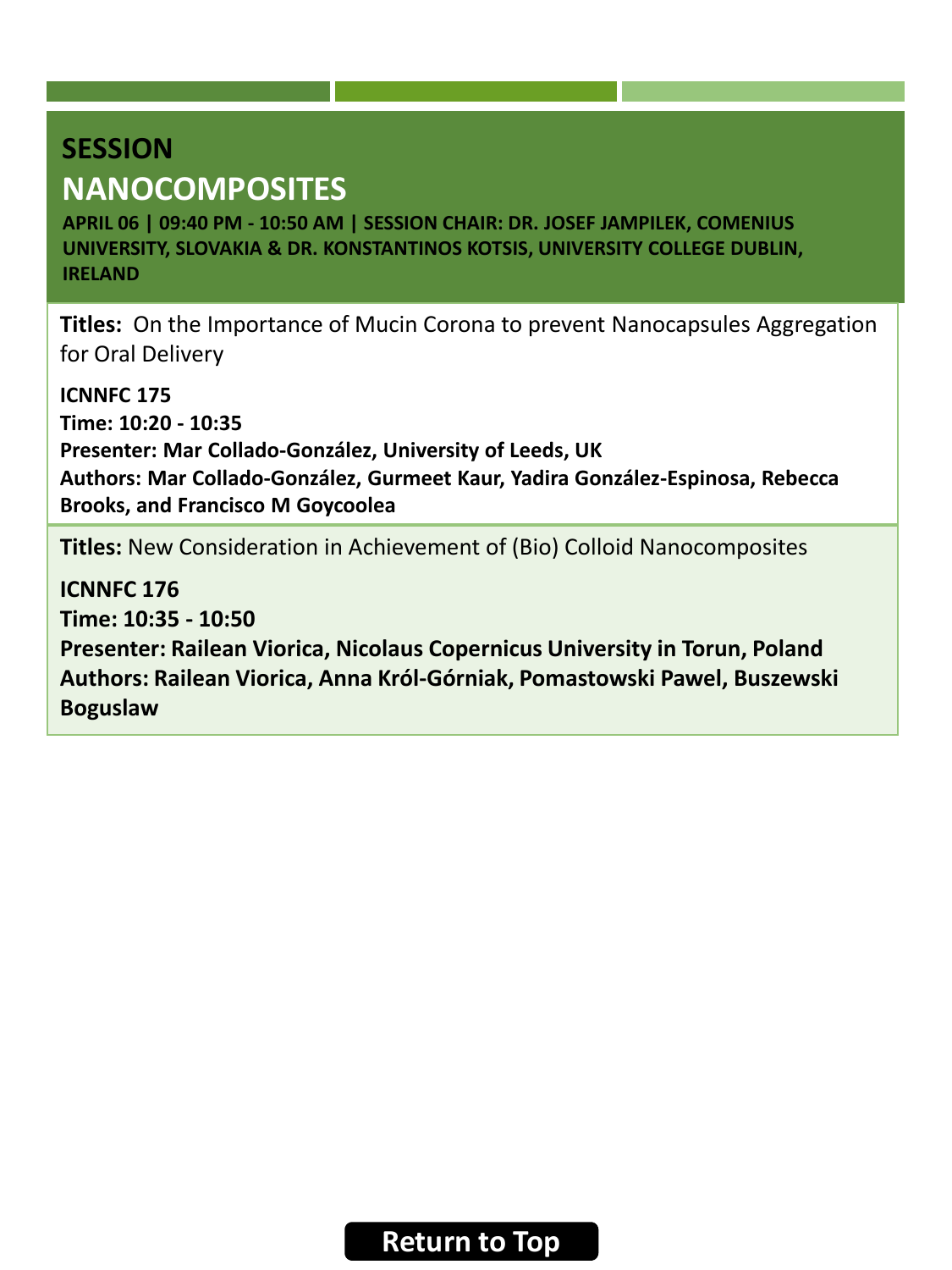# <span id="page-18-0"></span>**NANOTECHNOLOGY AND BIOMEDICAL APPLICATIONS**

**APRIL 06 | 10:50 AM - 11:30 AM | SESSION CHAIR: DR. SOFIA LIMA, UNIVERSITY OF PORTO, PORTUGAL & DR. SERGEJ TOMIĆ, INSTITUTE FOR THE APPLICATION OF NUCLEAR ENERGY, SERBIA**

**Titles:** Functionalizing Gold Nanostars with Ninhydrin as Vehicle Molecule for Biomedical Applications

**NDDTE 130 Time:** 10:50 - 11:05 **Presenter: Swati Mishra, Indian Institute of Technology, India Authors: Swati Mishra**

**Titles:** Nanobody Based Nanosystems to Contend Neisseria meningitidis and West Nile Virus

#### **NDDTE 103**

**Time:** 11:05 - 11:20

**Presenter: Amod Kulkarni, University of Veterinary Medicine and Pharmacy, Slovakia Authors: Amod Kulkarni, Jana Hruškovicová, Katarína Bhide, Patrícia Mertinková, Evelína Mochnáčová, and Mangesh Bhide**

**Titles:** Adhesion, Viability and Differentiation of Adipose Tissue Derived Mesenchymal Stem Cells onto Micro/Nanostructured Polystyrene Substrates

#### **NDDTE 135**

**Time:** 11:20 - 11:25

**Presenter: Anastasia Kanioura, Institute of Nuclear & Radiological Sciences & Technology, Greece**

**Authors: Anastasia Kanioura, Angelos Zeniou, Panagiota Petrou, Adamantia Papadopoulou, Eleni Mavrogonatou, Dimitris Kletsas, Angeliki Tserepi, Evangelos Gogolides, Sotirios Kakabakos**

**Titles:** Biobased Elastomer Nanofibers for Guiding Skeletal Muscle Regeneration

#### **NDDTE 134**

**Time:** 11:25 - 11:30

**Presenter: Aimee Cheesbrough, Centre for Gene Therapy and Regenerative Medicine, MRC Centre for Neurodevelopmental Disorders, Centre for Developmental Neurobiology, Kings College London, UK**

**Authors: Aimee Cheesbrough, Ivo Lieberam, Wenhui Song**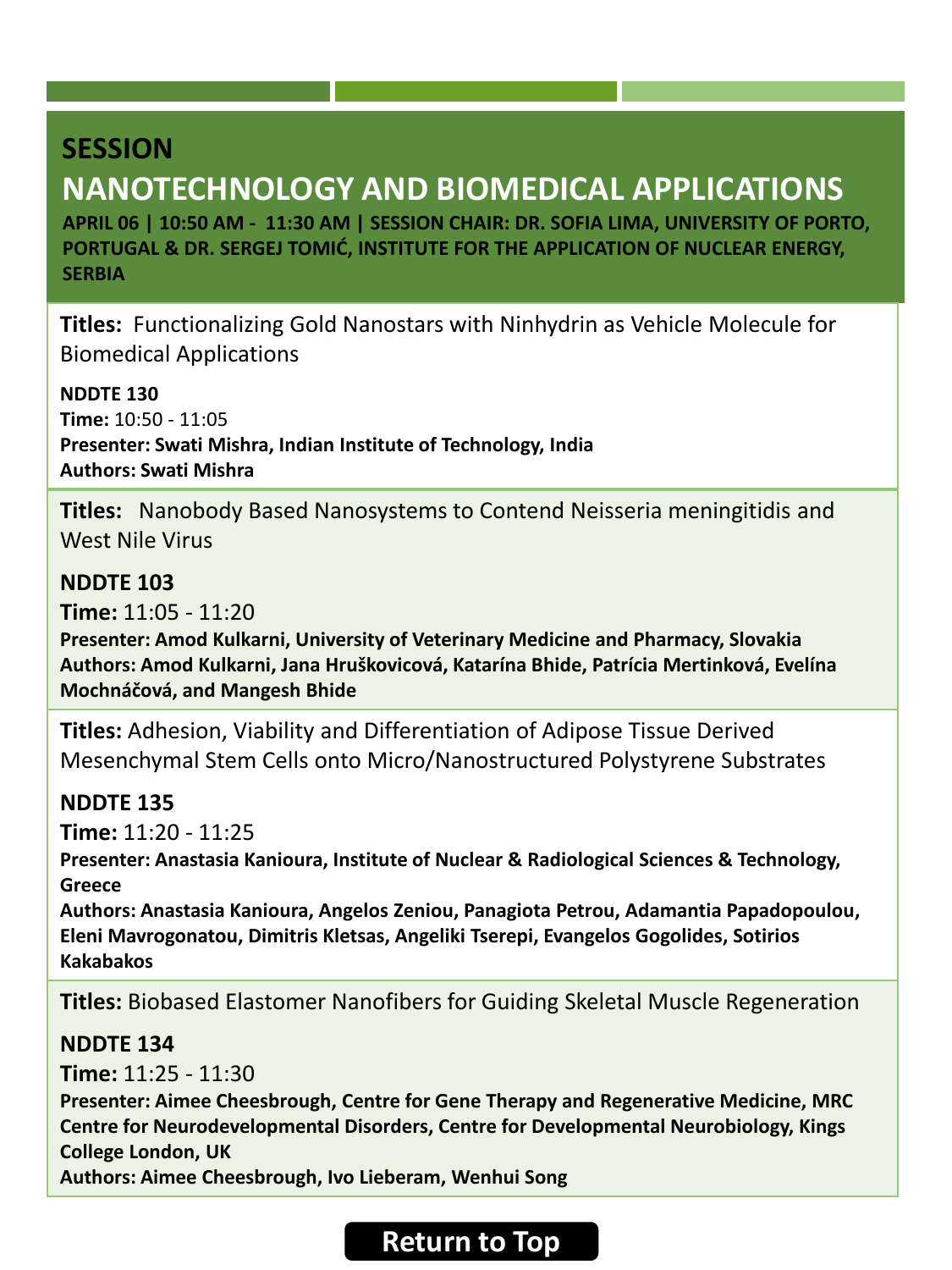# <span id="page-19-0"></span>**KEYNOTE LECTURE**

**APRIL 06 | 12:00 PM - 12:45 PM | SESSION CHAIR: DR. JOSEF JAMPILEK, COMENIUS UNIVERSITY, SLOVAKIA**



**Titles:** Nanostructuration in Hydrogels and Electrospun Fibre Mats for Biomedical Applications

Dr. Alexander Korsunsky, University of Oxford, UK

### **[View Abstract](https://lisbon2022.rancongress.com/paper/Keynote-Dr.Korsunsky.pdf) [Return to Top](#page-0-0)**

Professor Alexander Korsunsky is a world-leader in engineering microscopy of materials for optimisation of design, durability and performance. He leads the MBLEM lab (Multi-Beam Laboratory for Engineering Microscopy) at Oxford, and the Centre for In situ Processing Science (CIPS) at the Research Complex, Harwell. He consults Rolls-Royce plc on matters of residual stress and structural integrity, and is Editor-in-Chief of Materials & Design, a major Elsevier journal (2018 impact factor 5.770).

Alexander holds the degree of Doctor of Philosophy (DPhil) from Merton College, Oxford. He was Junior Research Fellow at Fitzwilliam College, Cambridge, and Lecturer at Newcastle University, before returning to Oxford. Each year he gives several keynote and plenary lectures at major international conferences. He has extensive links that include visiting appointments in Italy (Roma Tre), France (ENSICAEN) and Singapore (NUS, NTU, A\*Star).

Prof Korsunsky's research interests concern improved understanding of integrity and reliability of engineered and natural structures and systems, from high-performance metallic alloys to polycrystalline ceramics to natural hard tissue such as human dentin and seashell nacre. He co-authored books on fracture mechanics (Springer), elasticity (CUP) residual stress (Elsevier), and published ~350 papers in scholarly periodicals on subjects ranging from multi-modal microscopy, neutron and synchrotron X-ray analysis, contact mechanics and structural integrity to micro-cantilever bio-sensors, size effects and scaling transitions. His hindex is 38, with his top publications cited over 500 times.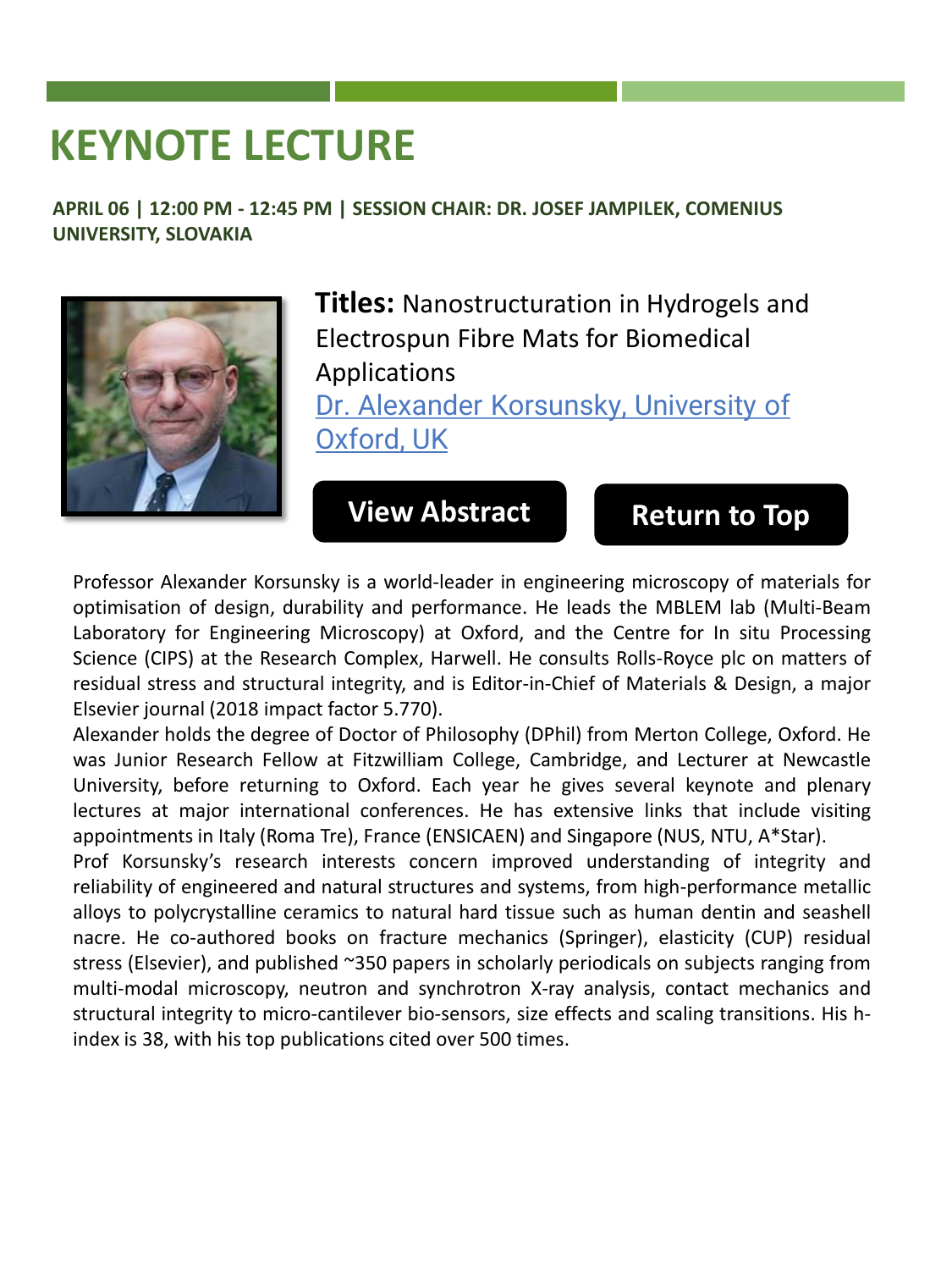# <span id="page-20-0"></span>**THIN FILMS**

**APRIL 06 | 12:45 PM - 01:05 PM | SESSION CHAIR: DR. KONSTANTINOS KOTSIS, UNIVERSITY COLLEGE DUBLIN, IRELAND**

**Titles:** Statistical Distribution of Charge Carriers in β-HgS Quantized Layer in Lateral Electrostatic Field

**ICNNFC 151 Time: 12:45 - 01:00 Presenter: Volodya Harutyunyan, Russian-Armenian University, Republic of Armenia Authors: Volodya Harutyunyan**

**Titles:** Hydrothermal growth: Influence of process parameters to design TiO2 nanostructures

**ICNNFC 169 Time: 01:00 - 01:05 Presenter: Walid Mnasri, CY Cergy Paris Université, France Authors: Walid Mnasri, Sébastien Péralta, Xavier Sallenave**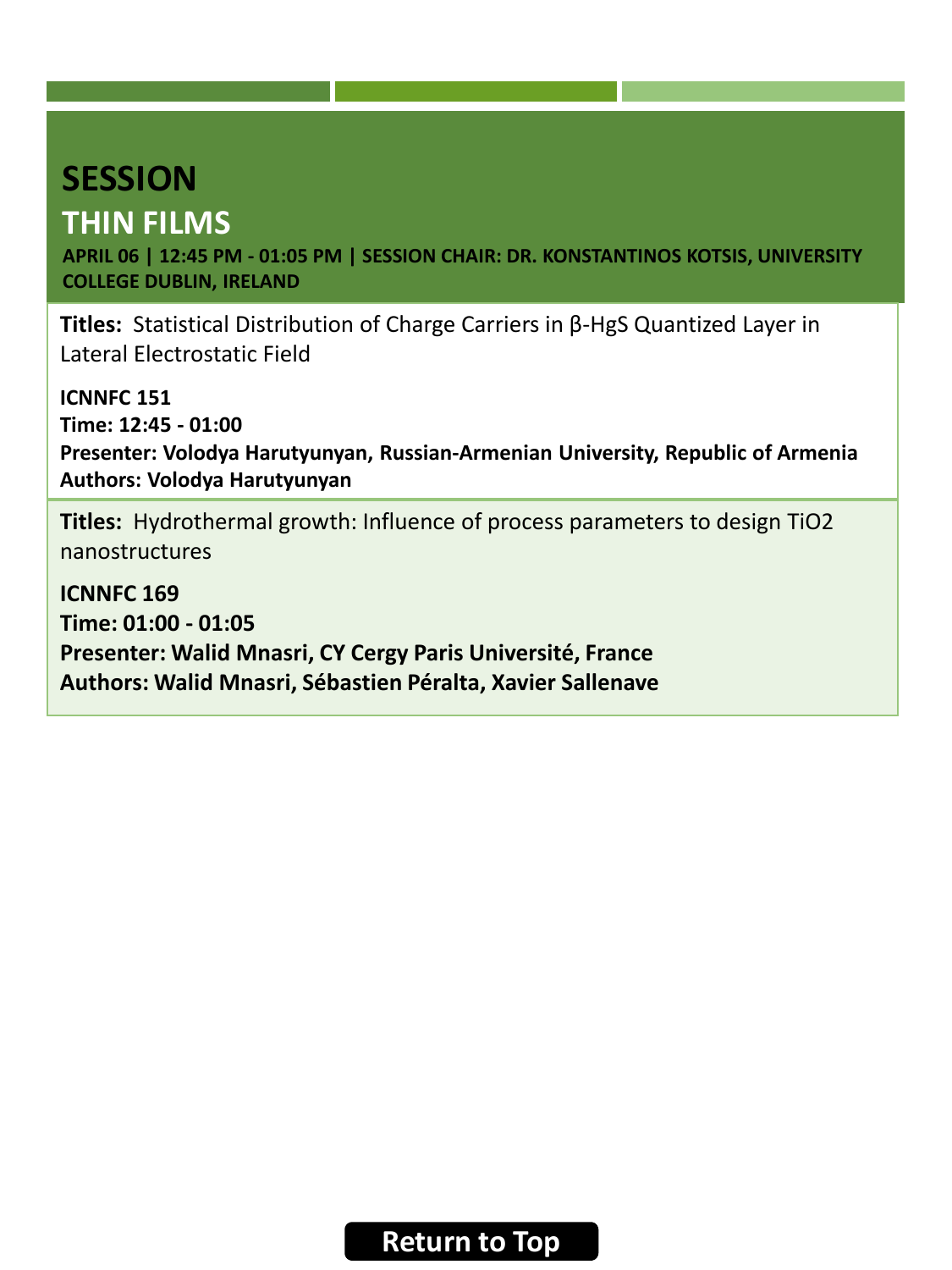# <span id="page-21-0"></span>**NANOTECHNOLOGY AND DRUG DELIVERY II**

**APRIL 06 | 01:05 PM - 02:50 PM | SESSION CHAIR: DR. SOFIA LIMA, UNIVERSITY OF PORTO, PORTUGAL**

**Titles:** Development FAP-Targeted Nanotherapy against Cancer-Associated Fibroblasts

**NDDTE 141**

**Time:** 01:05 - 01:20

**Presenter: Arianna Bonizzi, University of Milan, Italy Authors: Arianna Bonizzi, Marta Truffi, Leopoldo Sitia, Serena Mazzucchelli1, Sara Negri, Luca Sorrentino, Marta Sevieri and Fabio Corsi**

**Titles:** Study of Chitosan-Arginine with Different Degrees of Substitution at Chitosomes Nanoparticles Formulation for Gene Delivery

**NDDTE 146 Time:** 01:20 - 01:35

**Presenter: Bianca Garcia, University of Sao Paulo, Brazil Authors: Bianca Bonetto Moreno Garcia, Omar Mertins, Sang Won Han**

**Titles:** Cellulose Nanocrystals as a Versatile Platform for Regulation of Myeloid Cell Immunogenicity

**NDDTE 149**

**Time:** 01:35 - 01:50

**Presenter: Sergej Tomić, University of Belgrade, Serbia**

**Authors: Sergej Tomić, Marina Bekić, Miloš Vasiljević, Dušica Stojanović, Dragana Vučević, Petar Uskoković, Miodrag Čolić and Vanja Kokol**

**Titles:** Surface Plasmon Resonance Imaging For the Characterization of Dual-Targeting-Peptides Liposomes

**NDDTE 144 Time:** 01:50 - 02:05

**Presenter: Francesca Rodà, University of Modena and Reggio Emilia, Italy Authors: Francesca Rodà, Silvia Picciolini, Alice Gualerzi, Valentina Mangolini, Francesca Re, Antonio Renda, Antonia Antoniou, Pierfausto Seneci, Sara Pellegrino, Marzia Bedoni**